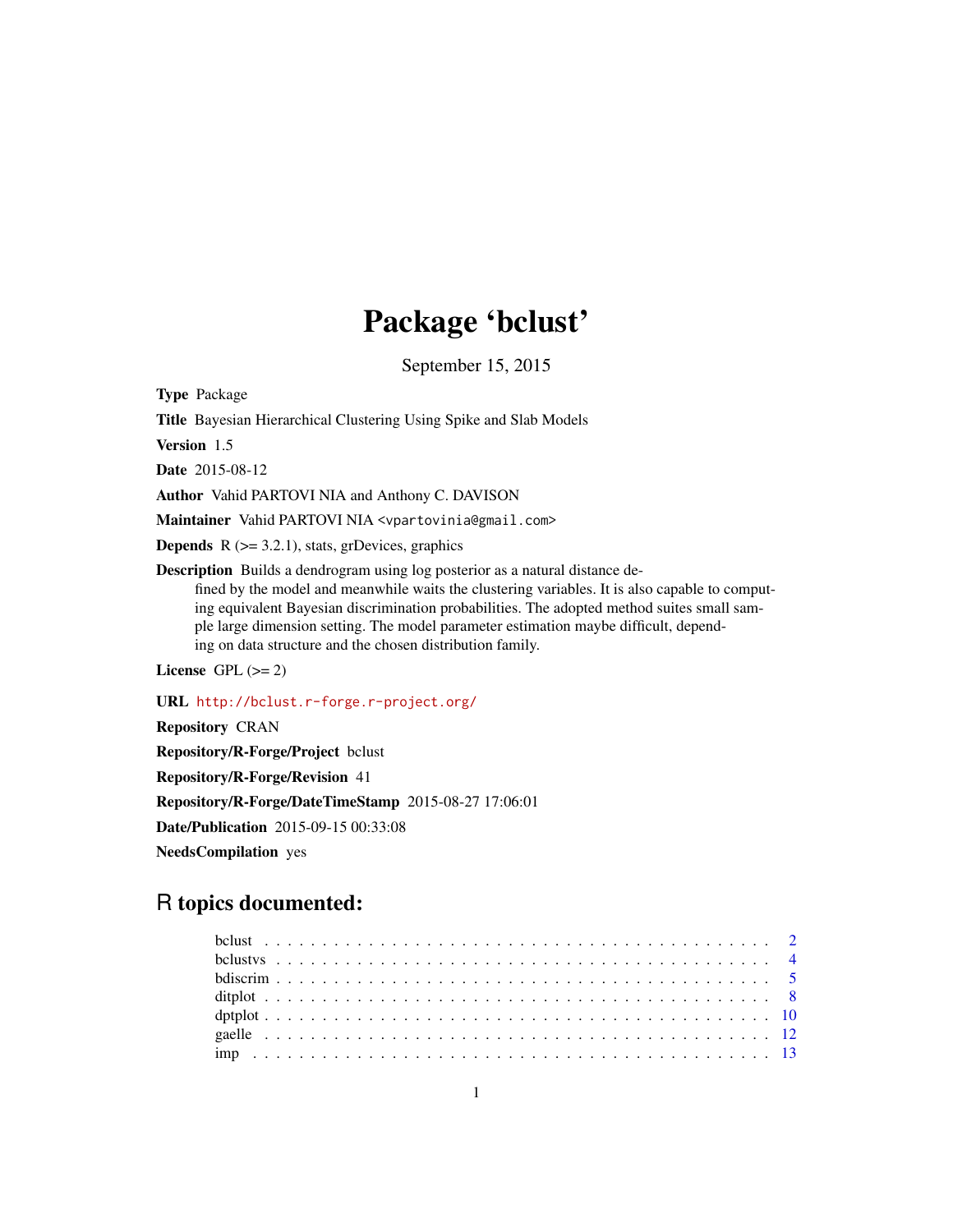#### $2$  bclust

| Index |  |  |  |  |  |  |  |  |  |  |  |  |  |  |  |  |  |  |  |  |
|-------|--|--|--|--|--|--|--|--|--|--|--|--|--|--|--|--|--|--|--|--|
|       |  |  |  |  |  |  |  |  |  |  |  |  |  |  |  |  |  |  |  |  |
|       |  |  |  |  |  |  |  |  |  |  |  |  |  |  |  |  |  |  |  |  |
|       |  |  |  |  |  |  |  |  |  |  |  |  |  |  |  |  |  |  |  |  |
|       |  |  |  |  |  |  |  |  |  |  |  |  |  |  |  |  |  |  |  |  |
|       |  |  |  |  |  |  |  |  |  |  |  |  |  |  |  |  |  |  |  |  |

<span id="page-1-1"></span>bclust *Bayesian agglomerative clustering for high dimensional data with variable selection.*

# Description

The function clusters data saved in a matrix using an additive linear model with disappearing random effects. The model has built-in spike-and-slab components which quantifies important variables for clustering and can be extracted using the imp function.

# Usage

```
bclust(x,rep.id=1:nrow(x),effect.family="gaussian",
var.select=TRUE, transformed.par, labels=NULL)
```

| X               | A numeric matrix, with clustering individuals in rows and variables in columns.                                                                                                                                                                                                                                                                                                 |
|-----------------|---------------------------------------------------------------------------------------------------------------------------------------------------------------------------------------------------------------------------------------------------------------------------------------------------------------------------------------------------------------------------------|
| rep.id          | A vector consisting of positive integer elements having the same length as the<br>number of rows of x. This vector identifies replicates of a clustering type such<br>that the total number of clustering types is max (rep. id). If nothing is declared<br>the function presupposes that the data are unreplicated, that is each row of x is a<br>clustering type.             |
| effect.family   | Distribution family of the disappearing random components. The choices are<br>"gaussian" or "alaplace" allowing Gaussian or asymmetric Laplace family, re-<br>spectively.                                                                                                                                                                                                       |
| var.select      | A logical value, TRUE for fitting models that define spike-and-slab distribution<br>in variable level and allows Bayesian variable selection.                                                                                                                                                                                                                                   |
| transformed.par |                                                                                                                                                                                                                                                                                                                                                                                 |
|                 | The transformed model parameters in a vector. The length of the vector depends<br>on the chosen model and the availability of variable selection. The log transfor-<br>mation is supposed to be applied for the variance parameters, the identity for the<br>mean, and the logit for the proportions. The function loglikelihood can be used<br>to estimate them from the data. |
| labels          | A vector of strings referring to the labels of clustering types. The length of<br>the vector should match to max (rep.id). The first element corresponds to the<br>label of the type having the smallest integer value in rep. id, the second element<br>refers to the label of the type having the second smallest integer in rep. id, and<br>so on.                           |

<span id="page-1-0"></span>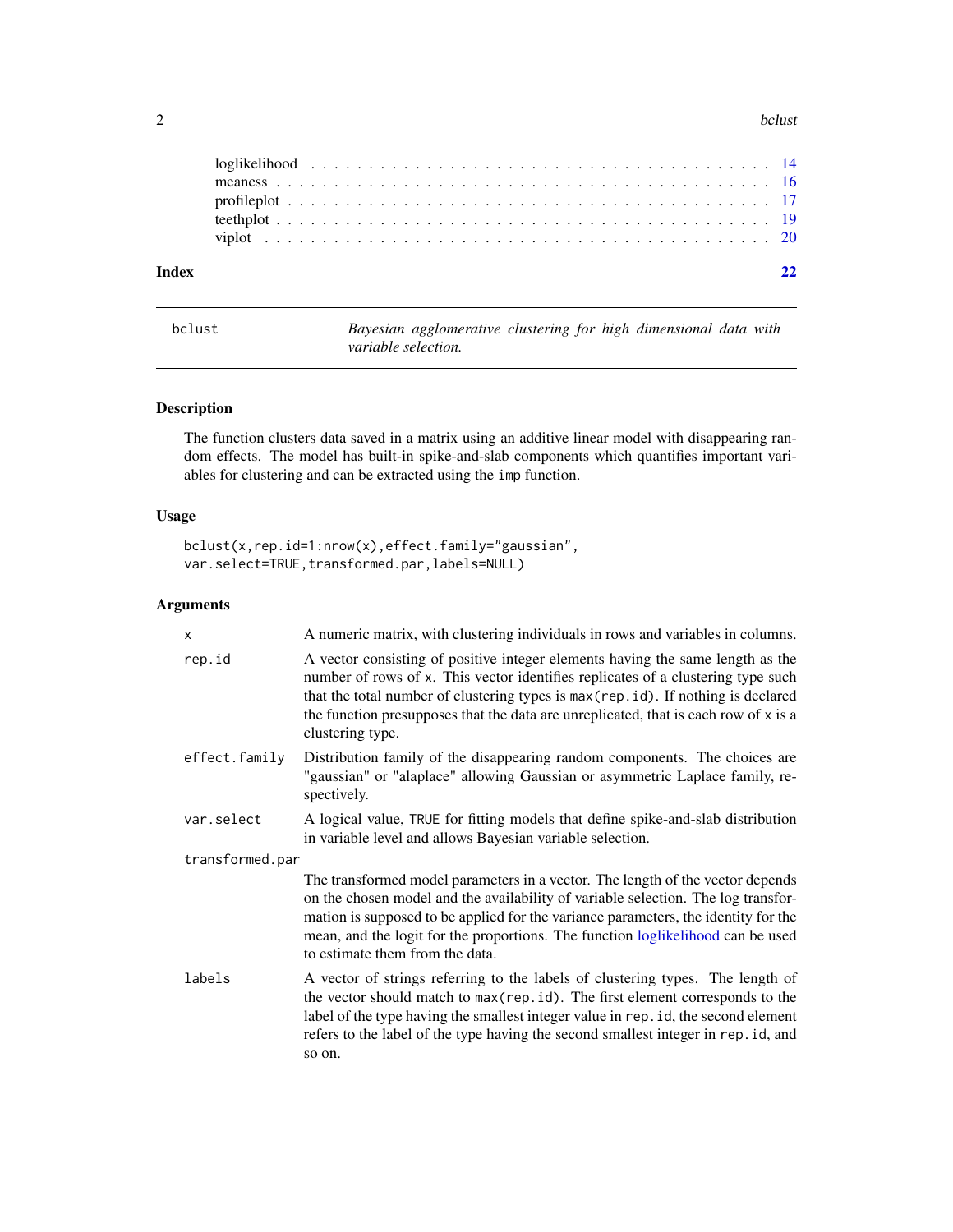#### <span id="page-2-0"></span>bclust 3 and 3 and 3 and 3 and 3 and 3 and 3 and 3 and 3 and 3 and 3 and 3 and 3 and 3 and 3 and 3 and 3 and 3 and 3 and 3 and 3 and 3 and 3 and 3 and 3 and 3 and 3 and 3 and 3 and 3 and 3 and 3 and 3 and 3 and 3 and 3 and

# Details

The function calls internal C functions depending on the chosen model. The C-stack of the system may overflow if you have a large dataset. You may need to adjust the stack before running R using your operation system command line. If you use Linux, open a console and type >ulimit -s unlimited and then run R in the same console. The Microsoft Windows users don't need to increase the stack size.

We assumed a Bayesian linear model for clustering being

$$
y_{vctr} = \mu + \eta_{vct} + \delta_v \gamma_{vc} \theta_{vc} + \varepsilon_{vctr}
$$

where  $y_{vctr}$  is the available data on variable v, cluster c, clustering type t, and replicate r;  $\eta_{vct}$  is the between-type error,  $\theta_{vc}$  is the disappearing random component controlled by the Bernoulli variables  $\delta_v$  with success probability q and  $\gamma_{vc}$  with success probability p; and  $\varepsilon_{vctr}$  is the between-replicate error. The types inside a cluster share the same  $\theta_{vc}$ , but may arise with a different  $\eta_{vct}$ . For more details see Vahid Partovi Nia and Anthony C. Davison (2012)

#### Value

| data            | The data matrix, reordered according to rep.id.                                                                                                                                    |
|-----------------|------------------------------------------------------------------------------------------------------------------------------------------------------------------------------------|
| repno           | The number of replicates of the values of rep. id                                                                                                                                  |
| merge           | The merge matrix, in holust object format.                                                                                                                                         |
| height          | A monotone vector referring to the height of the constructed tree.                                                                                                                 |
| logposterior    | The log posterior for each merge.                                                                                                                                                  |
| clust.number    | The number of clusters for each merge.                                                                                                                                             |
| cut             | The value of the height corresponding to the maximum of the log posterior in<br>agglomerative path.                                                                                |
| transformed.par |                                                                                                                                                                                    |
|                 | The transformed values of the model parameters. The log transformation is<br>applied for the variance parameters, the identity for the mean, and the logit for<br>the proportions. |
| labels          | The labels associated to each clustering type.                                                                                                                                     |
| effect.family   | The distribution assigned to the disappearing random effect in the function ar-<br>guments.                                                                                        |
| var.select      | The variable selection chosen in the function arguments.                                                                                                                           |
|                 |                                                                                                                                                                                    |

### References

Vahid Partovi Nia and Anthony C. Davison (2012). High-Dimensional Bayesian Clustering with Variable Selection: The R Package bclust. Journal of Statistical Software, 47(5), 1-22. URL http://www.jstatsoft.org/v47/i05/

# See Also

[loglikelihood,](#page-13-1) [meancss,](#page-15-1) [imp.](#page-12-1)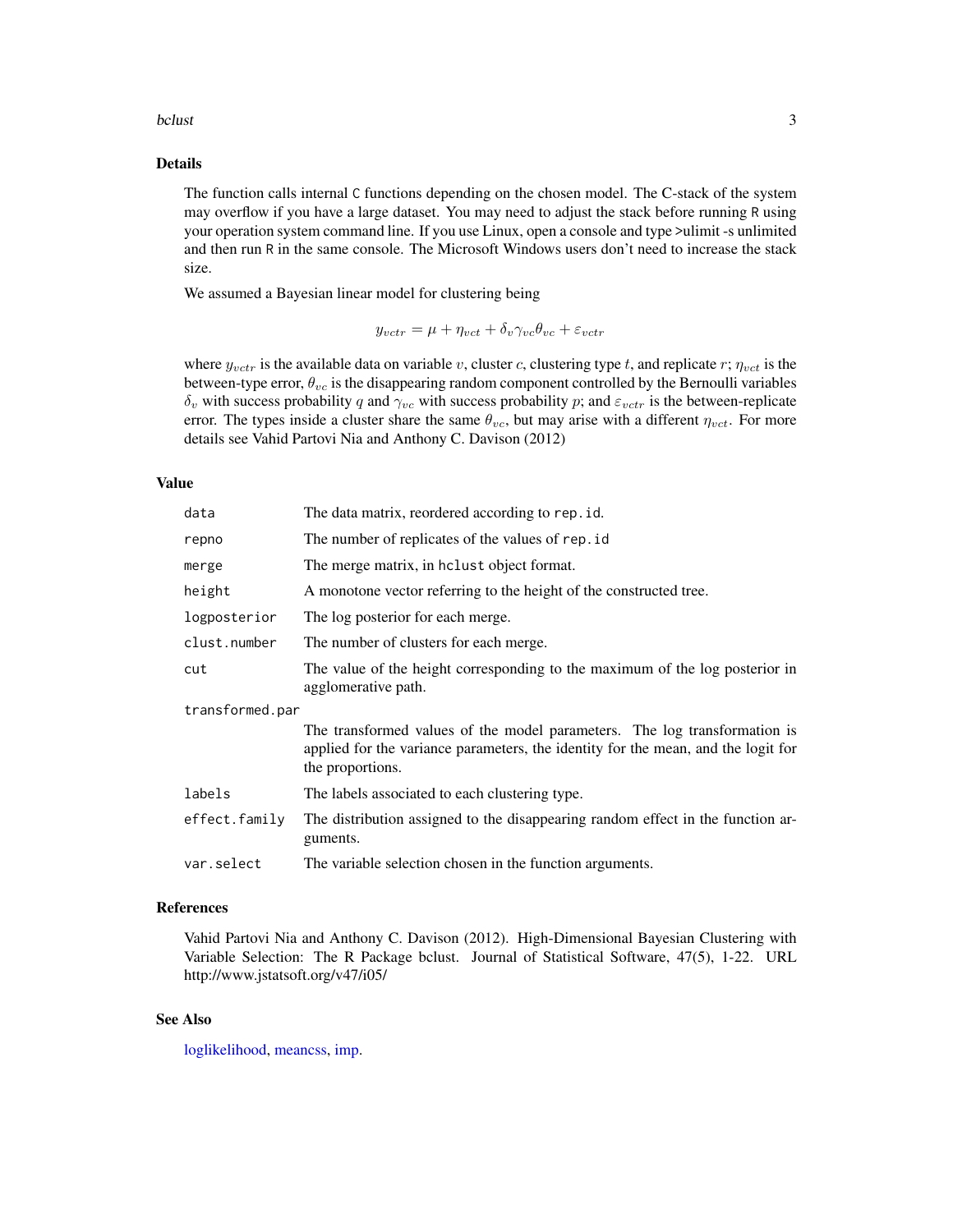# Examples

data(gaelle)

```
# unreplicated clustering
gaelle.bclust<-bclust(x=gaelle,
transformed.par=c(-1.84,-0.99,1.63,0.08,-0.16,-1.68))
par(mfrow=c(2,1))
plot(as.dendrogram(gaelle.bclust))
abline(h=gaelle.bclust$cut)
plot(gaelle.bclust$clust.number,gaelle.bclust$logposterior,
xlab="Number of clusters",ylab="Log posterior",type="b")
abline(h=max(gaelle.bclust$logposterior))
#replicated clustering
gaelle.id<-rep(1:14,c(3,rep(4,13)))
# first 3 rows replication of ColWT
# 4 replications for the others
gaelle.lab<-c("ColWT","d172","d263","isa2",
"sex4","dpe2","mex1","sex3","pgm","sex1",
"WsWT","tpt","RLDWT","ke103")
gaelle.bclust<-bclust(gaelle,rep.id=gaelle.id,labels=gaelle.lab,
transformed.par=c(-1.84,-0.99,1.63,0.08,-0.16,-1.68))
plot(as.dendrogram(gaelle.bclust))
abline(h=gaelle.bclust$cut)
plot(gaelle.bclust$clust.number,gaelle.bclust$logposterior,
xlab="Number of clusters",ylab="Log posterior",type="b")
abline(h=max(gaelle.bclust$logposterior))
```
bclustvs *bclustvs (Bayesian CLUSTering with Variable Selection) is a class*

### Description

The bclustvs object can be regarded as a Bayesian extension of the hclust object that additionally contains information of a Bayesian dendrogram. You can convert any bclustvs object to a dendrogram object using as.dendrogram.

#### Value

| data         | The data matrix, reordered according to rep.id.                    |
|--------------|--------------------------------------------------------------------|
| repno        | The number of replicates of the values of rep. id.                 |
| merge        | The merge matrix in holast object format.                          |
| height       | A monotone vector referring to the height of the constructed tree. |
| logposterior | The log posterior for each merge.                                  |
| clust.number | The number of clusters in each merge.                              |

<span id="page-3-0"></span>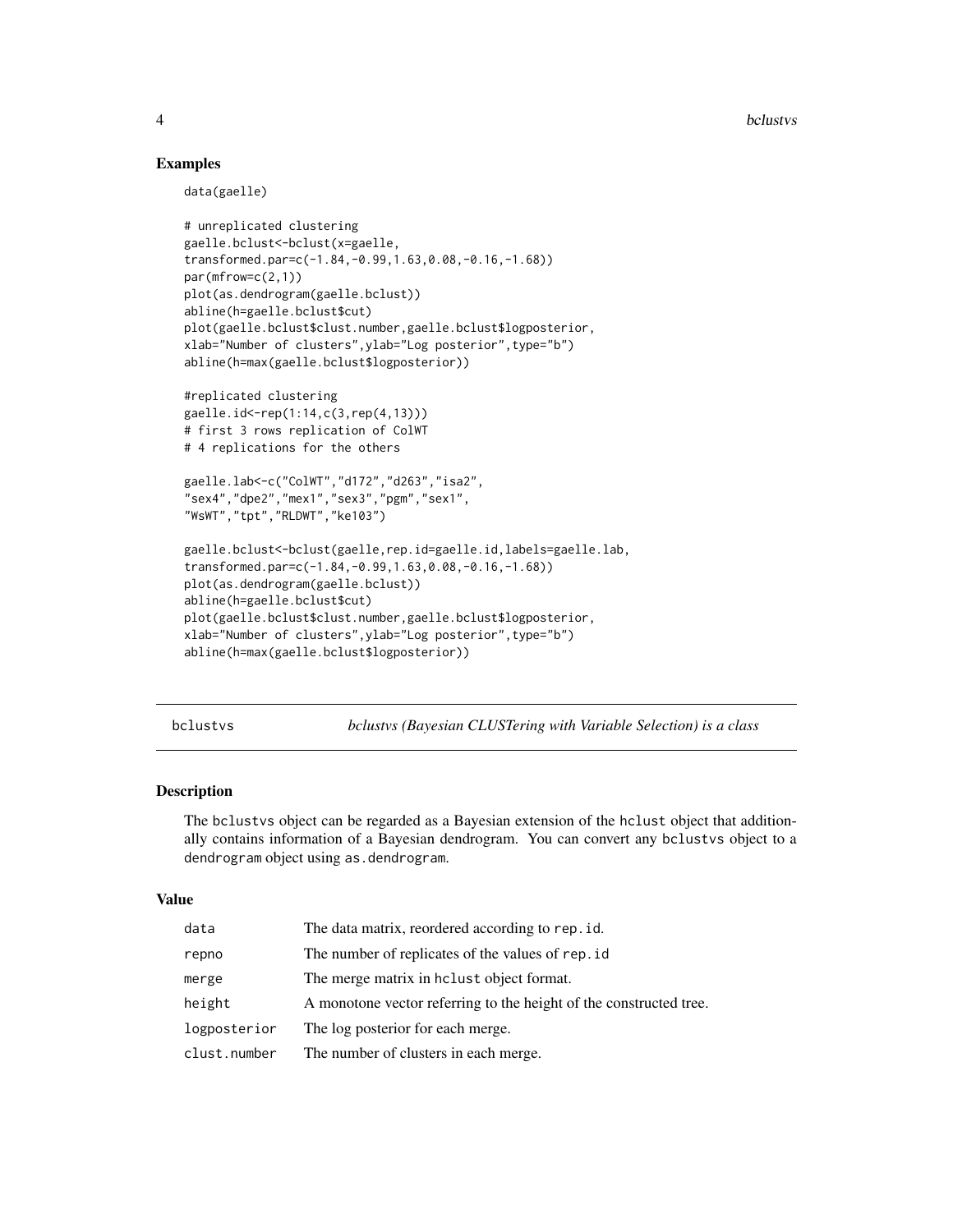#### <span id="page-4-0"></span>bdiscrim **5**

| cut             | The value of the height corresponding to the maximum of the log posterior in<br>agglomerative path.                                                                                |
|-----------------|------------------------------------------------------------------------------------------------------------------------------------------------------------------------------------|
| transformed.par |                                                                                                                                                                                    |
|                 | The transformed values of the model parameters. The log transformation is<br>applied for the variance parameters, the identity for the mean, and the logit for<br>the proportions. |
| labels          | The labels associated to each clustering type.                                                                                                                                     |
| effect.family   | The distribution assigned to the disappearing random effect.                                                                                                                       |
| var.select      | Availability of variable selection chosen in the function arguments.                                                                                                               |
|                 |                                                                                                                                                                                    |

<span id="page-4-1"></span>

| bdiscrim | discrimination using a Bayesian linear model |
|----------|----------------------------------------------|
|          |                                              |

# Description

This function provides a discrimination method equivalent to the bclust clustering function.

# Usage

```
bdiscrim(training, training.id,
training.labels = NULL, predict,
predict.label = rownames(predict)[1],
effect.family = "gaussian", var.select = TRUE,
transformed.par, priorprob = rep(1, max(training.id) + 1))
```

| training        | A numeric matrix of the training set with observations in rows and variables in<br>columns.                                                                                                                                                                                                                                                                      |  |  |  |  |  |
|-----------------|------------------------------------------------------------------------------------------------------------------------------------------------------------------------------------------------------------------------------------------------------------------------------------------------------------------------------------------------------------------|--|--|--|--|--|
| training.id     | A vector consisting of positive integer elements having the same length as the<br>number of rows of training. This vector identifies observations of a class such<br>that the total number of classes is max (training.id).                                                                                                                                      |  |  |  |  |  |
| training.labels |                                                                                                                                                                                                                                                                                                                                                                  |  |  |  |  |  |
|                 | A vector of strings referring to the labels of each class. The length of the vec-<br>tor should match to max (training id). The first element corresponds to the<br>label of the type having the smallest integer value in training id, the sec-<br>ond element refers to the label of the type having the second smallest integer in<br>training.id, and so on. |  |  |  |  |  |
| predict         | A single discriminating type to be classified to one of the classes, with replica-<br>tions of the discriminating type in rows and variables in columns. The number<br>of variables should be the same as in training. If it is not specified just the<br>variable and variable-class importances will be calculated.                                            |  |  |  |  |  |
| predict.label   | A single string, the label of the discriminating type.                                                                                                                                                                                                                                                                                                           |  |  |  |  |  |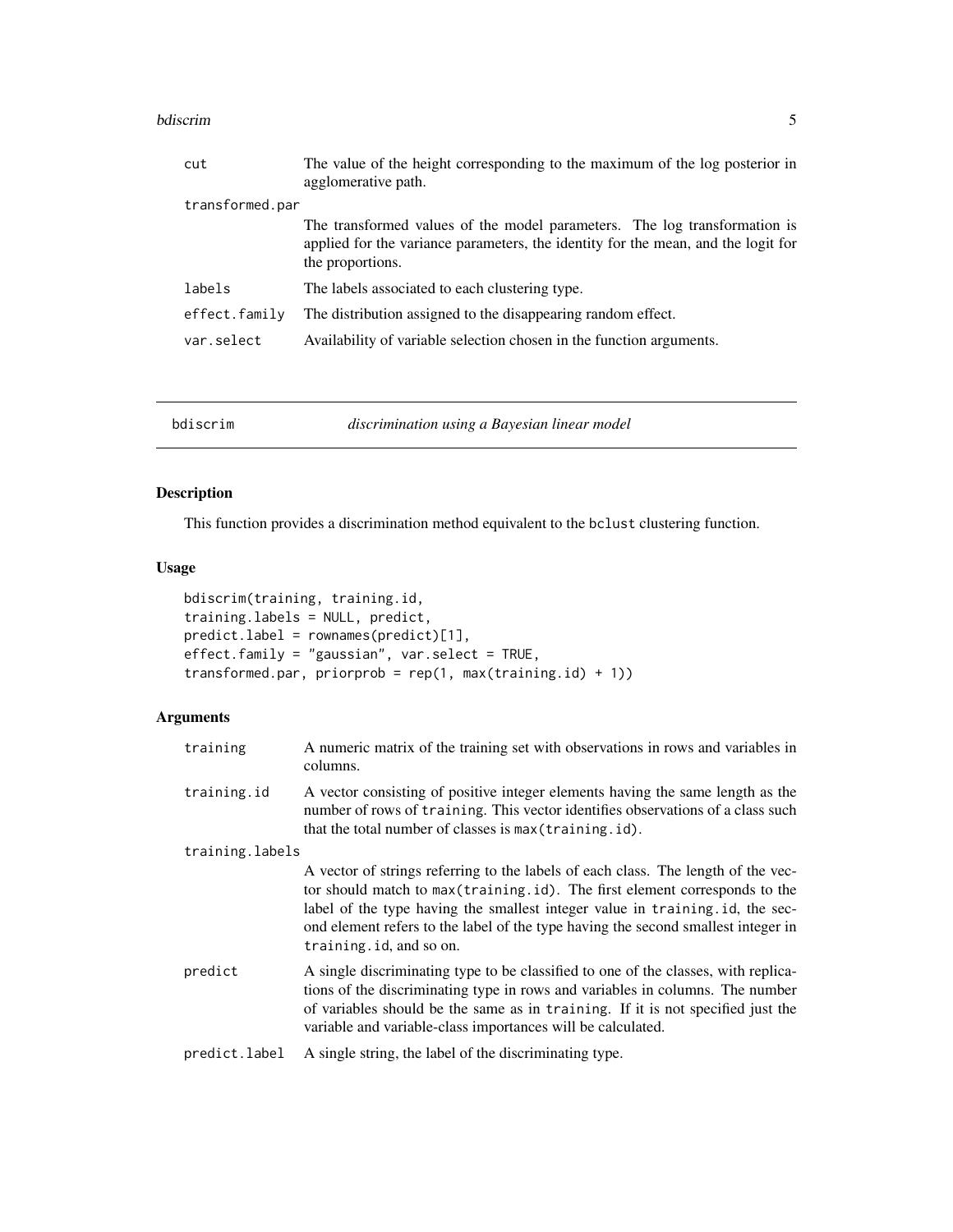<span id="page-5-0"></span>

| effect.family   | Distribution family of the disappearing random components of the model. The<br>choices are "gaussian" or "alaplace" allowing Gaussian or asymmetric Laplace<br>family, respectively.                                                                                                                                                                                            |
|-----------------|---------------------------------------------------------------------------------------------------------------------------------------------------------------------------------------------------------------------------------------------------------------------------------------------------------------------------------------------------------------------------------|
| var.select      | A logical value, TRUE for fitting models that define a spike-and-slab distribution<br>in variable level and allows Bayesian variable selection.                                                                                                                                                                                                                                 |
| transformed.par |                                                                                                                                                                                                                                                                                                                                                                                 |
|                 | The transformed model parameters in a vector. The length of the vector depends<br>on the chosen model and the availability of variable selection. The log transfor-<br>mation is supposed to be applied for the variance parameters, the identity for the<br>mean, and the logit for the proportions. The function loglikelihood can be used<br>to estimate them from the data. |
| priorprob       | The prior probabilities for each class in a vector. The length of the vector should<br>be the number of classes max (training id) plus one (the prior probability that<br>the predict set raises its own class). If nothing is specified a uniform discrete<br>prior is considered.                                                                                             |

# Details

The function calls internal C functions depending on the chosen model. The C-stack of the system may overflow if you have a large dataset. You may need to adjust the stack before running R using your operational system command line.

We assumed a Bayesian linear model for classification being

$$
y_{vctr} = \mu + \eta_{vct} + \delta_v \gamma_{vc} \theta_{vc} + \varepsilon_{vctr}
$$

where  $y_{vctr}$  is the available data on variable v, cluster c, type t, and replicate r;  $\eta_{vct}$  is the betweentype error,  $\theta_{vc}$  is the disappearing random component controlled by the Bernoulli variables  $\delta_v$  with success probability q and  $\gamma_{vc}$  with success probability p; and  $\varepsilon_{vctr}$  is the between-replicate error. The function computes the posterior probability that the predict data share the same  $\theta_{vc}$ . This function also consideres that the predict data may arise its own class. For more details see Vahid Partovi Nia and Anthony C. Davison (2012)

#### Value

| probs    | The posterior probabilities in a matrix with one row.          |
|----------|----------------------------------------------------------------|
| var      | The variable importances, each being a log Bayes factor.       |
| varclass | The variable-class importances, each being a log Bayes factor. |

#### References

Vahid Partovi Nia and Anthony C. Davison (2012). High-Dimensional Bayesian Clustering with Variable Selection: The R Package bclust. Journal of Statistical Software, 47(5), 1-22. URL http://www.jstatsoft.org/v47/i05/

# See Also

[loglikelihood,](#page-13-1) [bclust,](#page-1-1) [profileplot.](#page-16-1)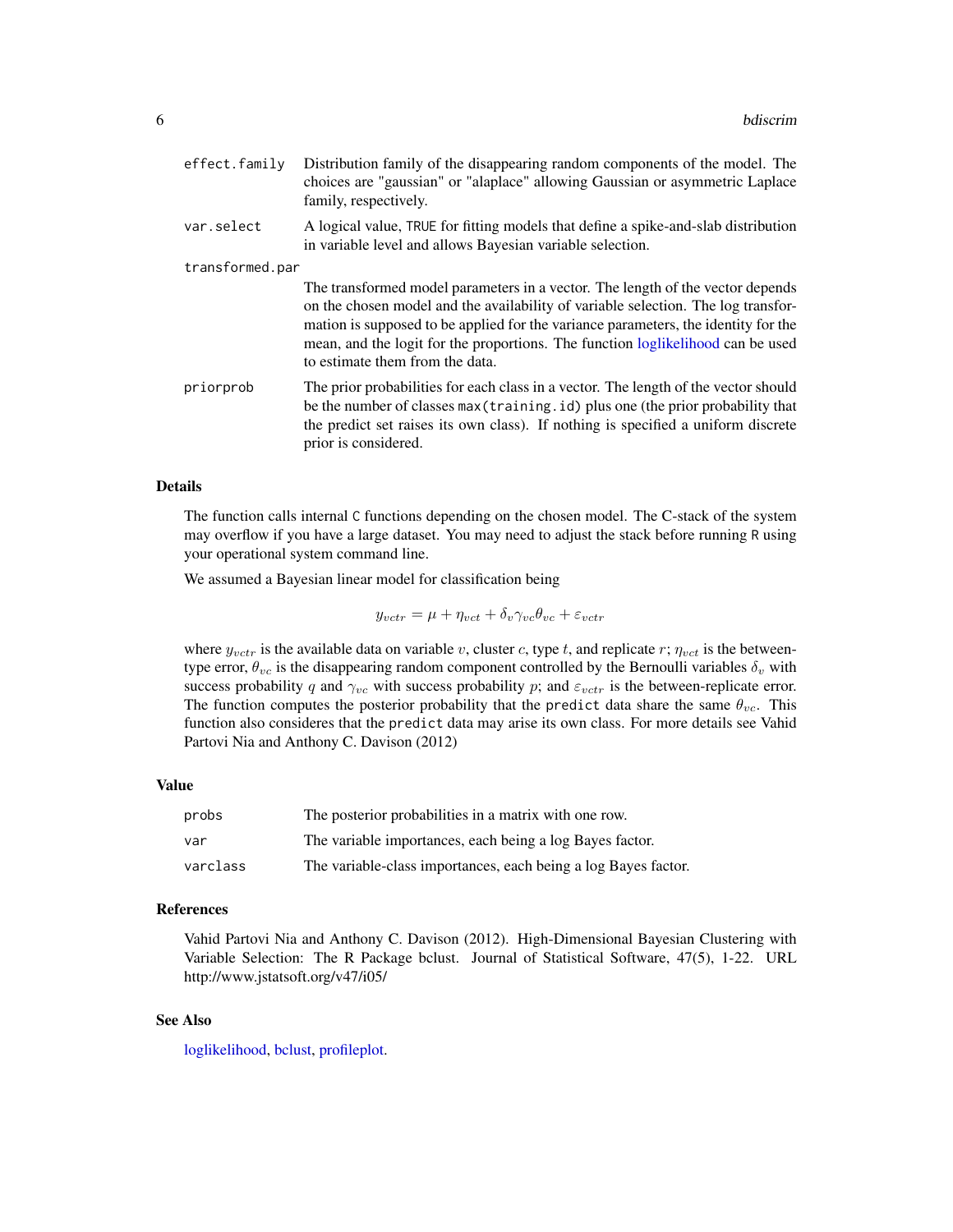#### bdiscrim **7**

#### Examples

```
data(gaelle)
gaelle.id<-rep(1:13,rep(4,13)) # all mutants have 4 replicates
gaelle.lab<-c("d172","d263","isa2",
"sex4","dpe2","mex1","sex3","pgm","sex1","WsWT",
"tpt","RLDWT","ke103")
```

```
gaelle.bdiscrim<-bdiscrim(gaelle[-(1:3),],
training.id=gaelle.id,training.labels=gaelle.lab,
transformed.par=c(-1.84,-0.99,1.63,0.08,-0.16,-1.68),
predict=gaelle[1:3,], predict.label="ColWT")
# classify ColWT to one of the types
```

```
par(mfrow=c(1,1)) #retreive graphic defaults
par(mar = c(5, 4, 4, 2) + 0.1) # leave some space for labels
```

```
ColWT.prob<-as.vector(gaelle.bdiscrim$probs)
```

```
# plots discrimination probabilities
bp \le barplot(ColWT.prob, ylim=c(0,1)) #plot bars
title("ColWT Discrimination")
text(bp, par("usr")[3]-0.05, srt = 90,adj=1,
labels = colnames(gaelle.bdiscrim$probs),
xpd = TRUE)
#plot variable labels
```

```
mtext{text}(1, text = "Mutant", line = 4, cex=1.5)# add x axis label
mtext{text}(2, text = "Probability", line = 3, cex=1.2)# add y axis labels
abline(h=1/length(ColWT.prob))
# draw plot a as a reference line prior probabilities line
```

```
# plots sorted discrimination probabilities
par(mfrow=c(1,1)) #retreive graphic defaults
par(mar = c(5, 4, 4, 2) + 0.1) # leave some space for labels
bp <- barplot(sort(ColWT.prob,decreasing=TRUE),ylim=c(0,1),
col=heat.colors(length(ColWT.prob))) #plot bars
text(bp, par("usr")[3]-0.05, srt = 90, adj=1,
labels = colnames(gaelle.bdiscrim$probs)
[order(ColWT.prob,decreasing=TRUE)],
xpd = TRUE) #plot variable labels
mtext{text}(1, text = "Mutant", line = 4, cex=1.5)# add x axis label
mtext{text}(2, text = "Probability", line = 3, cex=1.2)# add y axis labels
abline(h=1/length(ColWT.prob))
```

```
varclassimp<-gaelle.bdiscrim$varclass
#use thresholds to define blob colors
```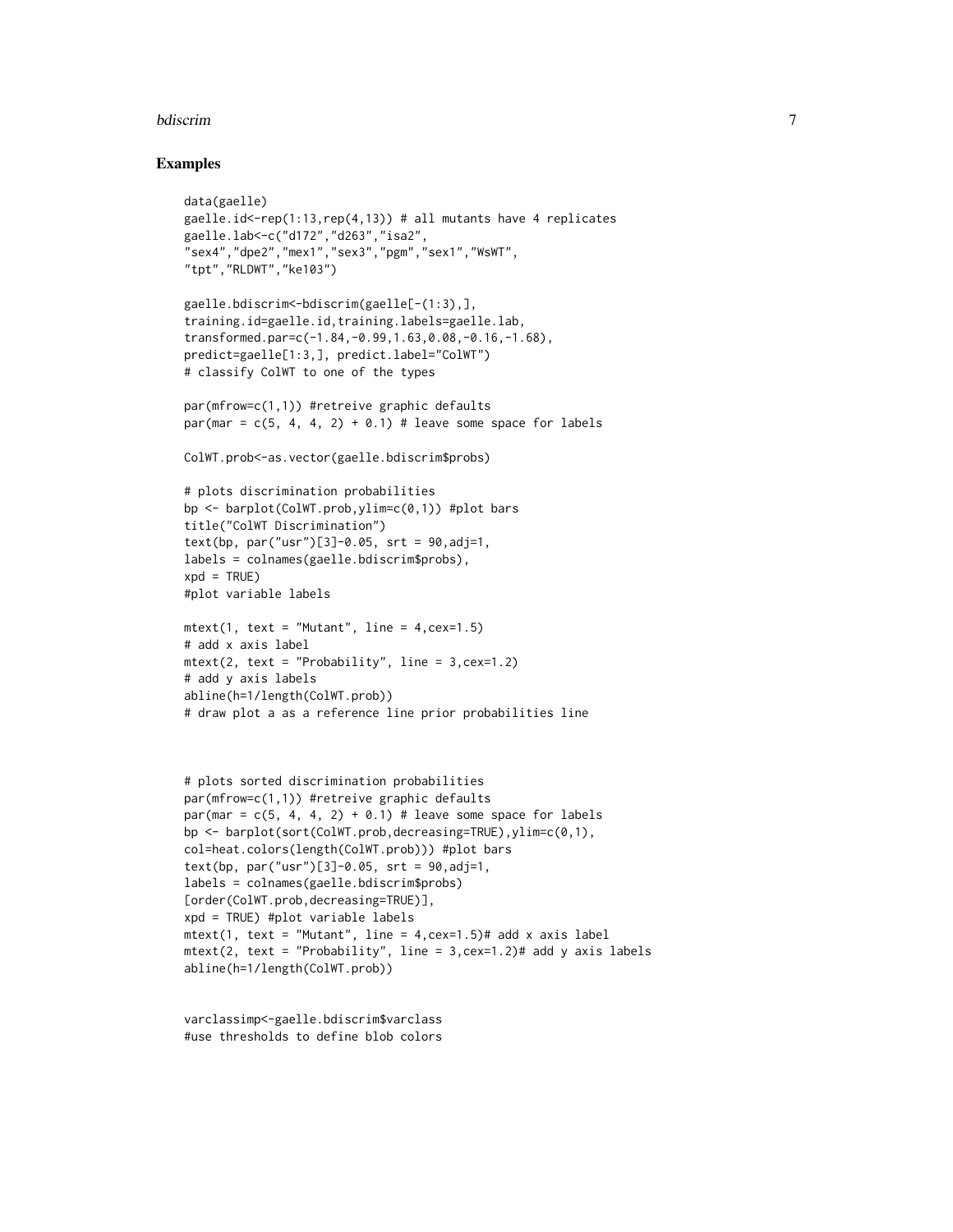```
blob<-matrix(0,nrow(varclassimp),ncol(varclassimp))
     blob[varclassimp<=0]<-0
     blob[varclassimp>0]<-1
     blob[varclassimp>1]<-2
     blob[varclassimp>3]<-3
     blob[varclassimp>5]<-4
#log bayes factor thresholding
varimp<-gaelle.bdiscrim$var
varcol<-rep(0,ncol(gaelle))
varcol[varimp>0]<-1
var.order<-order(gaelle.bdiscrim$var,decreasing=TRUE)
profileplot(x=gaelle[-(1:3),var.order],rep.id=gaelle.id,
labels=gaelle.lab,scale=10,blob.matrix=blob,ylab.mar=5,
xlab.mar=7)
#plot var class importance on profile plot using blobs
# and sort variables according to variable importance values
```

```
viplot(varimp=varimp, xlab=colnames(gaelle)[var.order],
xlab.mar=10,sort=TRUE,col=varcol[var.order])
#plot sorted variable importances
```
<span id="page-7-1"></span>

ditplot *dendrogram-image-teeth plot*

#### **Description**

This is a handy function to plot a bclustvs object. The function attaches a coloured horizontal dendrogram to the left side of an image plot with the optimal grouping highlighted by a teethplot on the right.

#### Usage

```
diptot(x, xlab = colnames(x$data),
ylab = x$labels, xlab.cex = 1,
ylab.cex = 1, dendrogram.lwd = 1, dendrogram.size = 2,
xlab.max = 3, ylab.max = 3, image,col = rainbow(20),
horizbar.plot = FALSE,
horizbar.col = rev(c(heat.colors(5)[-4], "white")),
horizbar.distance = 4, varimp = rep(0, ncol(x$data)),horizbar.size = 0.5, vertbar = NULL,
vertbar.col = rainbow(max(vertbar)),
teeth.size = 0.25, plot.width = 10)
```
<span id="page-7-0"></span>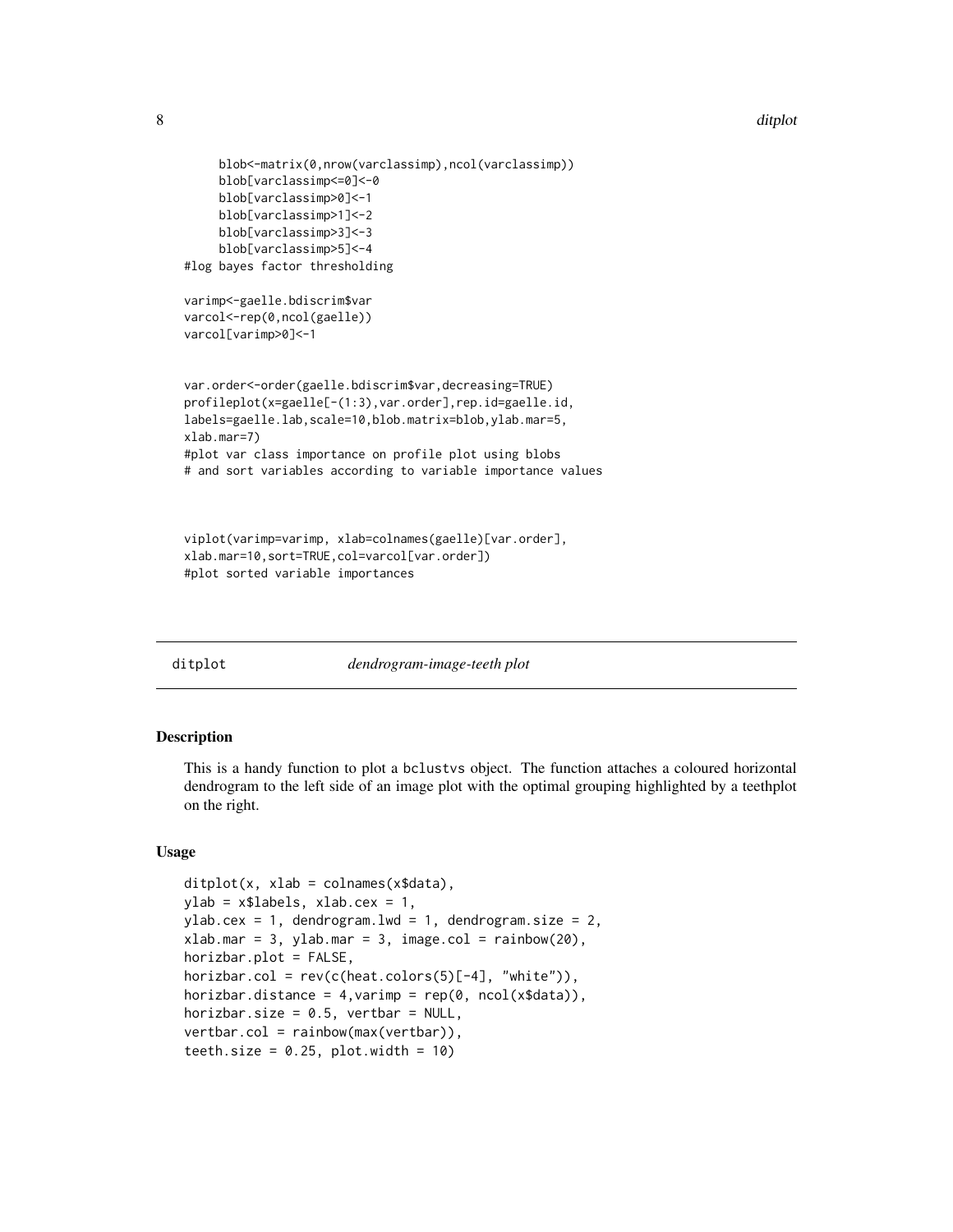#### <span id="page-8-0"></span>ditplot that the control of the control of the control of the control of the control of the control of the control of the control of the control of the control of the control of the control of the control of the control of

# Arguments

| х                                 | A bclustvs object.                                                                                                                                                                                   |
|-----------------------------------|------------------------------------------------------------------------------------------------------------------------------------------------------------------------------------------------------|
| xlab                              | A vector of strings elements. The labels for the clustering types automatically<br>extracted from x.                                                                                                 |
| ylab                              | A vector of strings. The variable labels automatically extracted from x.                                                                                                                             |
| xlab.cex                          | A positive value, the magnitude of the clustering type labels.                                                                                                                                       |
| ylab.cex                          | A positive value, the magnitude of the variable labels.                                                                                                                                              |
| dendrogram.lwd<br>dendrogram.size | A positive value, the thickness of lines used to plot the dendrogram.                                                                                                                                |
|                                   | A positive value, the size of the dendrogram plot.                                                                                                                                                   |
| xlab.mar                          | A positive value, the margin reserved to write variable labels.                                                                                                                                      |
| ylab.mar                          | A positive value, the margin reserved to write type labels.                                                                                                                                          |
| image.col                         | Colours used for the image plot.                                                                                                                                                                     |
| horizbar.plot                     | A logical value, if TRUE a horizontal bar is plotted according to categorised<br>varimp.                                                                                                             |
| horizbar.col<br>horizbar.distance | Colours used for the horizontal bar.                                                                                                                                                                 |
|                                   | A positive value, the distance between the horizbar and the image plot.                                                                                                                              |
| varimp                            | A numerical vector denoting the importance of variables. We propose to use<br>the imp function to compute these values. If it is specified, the variables will be<br>ordered respect to this vector. |
| horizbar.size                     | A positive value, the size of the horizontal bar.                                                                                                                                                    |
| vertbar                           | A positive integer vector that may be used to draw an additional vertical bar on<br>the right of the teeth plot. This may be helpful to represent another optional<br>grouping on the data.          |
| vertbar.col                       | The colours used to plot the additional vertical bar.                                                                                                                                                |
| teeth.size                        | A positive value, the size of the teeth plot.                                                                                                                                                        |
| plot.width                        | A positive value, the width of the whole plot. If the plot region is unbalanced in<br>width and height, adjust this value.                                                                           |

# Details

The varimp is assumed to be log Bayes factors and therefore categorised according to Kass and Raftery (1995) for a better visualisation.

# References

Kass and Raftery (1995) Bayes Factors, Journal of the American Statistical Association, Vol. 90, pp. 773–795.

# See Also

[dptplot,](#page-9-1) [teethplot](#page-18-1)[,profileplot](#page-16-1)[,viplot.](#page-19-1)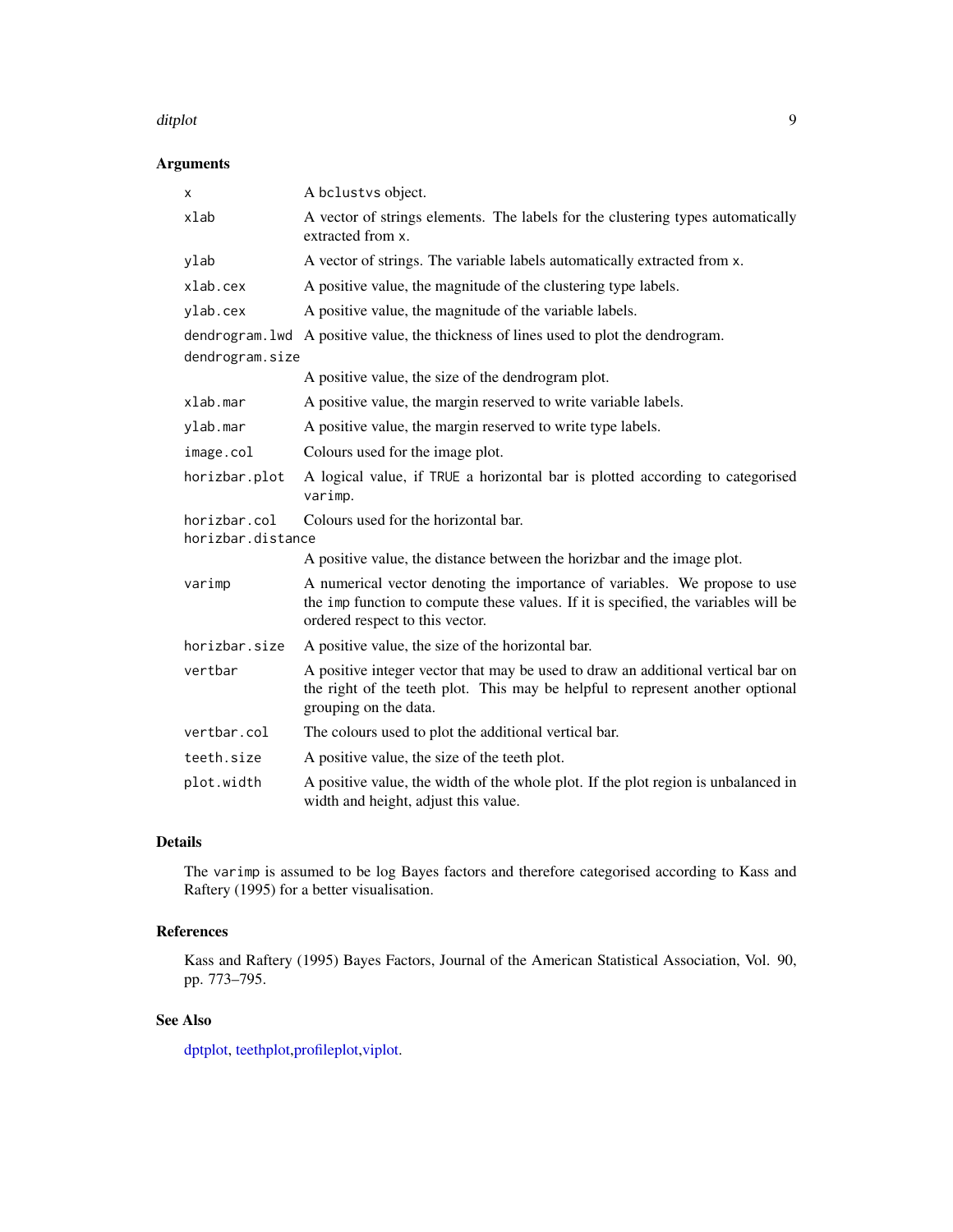# Examples

data(gaelle)

```
gaelle.bclust<-bclust(gaelle,
transformed.par=c(-1.84,-0.99,1.63,0.08,-0.16,-1.68))
ditplot(gaelle.bclust,varimp=imp(gaelle.bclust)$var,horizbar.plot=TRUE,
plot.width=5,horizbar.size=0.2,ylab.mar=4)
#unreplicated clustering
```

```
wildtype<-rep(1,55) #initiate a vector
wildtype[c(1:3,48:51,40:43)]<-2 #associate 2 to wildtypes
ditplot(gaelle.bclust,varimp=imp(gaelle.bclust)$var,horizbar.plot=TRUE,
plot.width=5,horizbar.size=0.2,vertbar=wildtype,
vertbar.col=c("white","violet"),ylab.mar=4)
#mark wildtype plants using violet
```

```
gaelle.id<-rep(1:14,c(3,rep(4,13)))
# first 3 rows replication of ColWT, 4 for the rest
gaelle.lab<-c("ColWT","d172","d263","isa2",
"sex4","dpe2","mex1","sex3","pgm","sex1","WsWT","tpt","RLDWT","ke103")
gaelle.bclust<-bclust(gaelle,rep.id=gaelle.id,
labels=gaelle.lab,transformed.par=c(-1.84,-0.99,1.63,0.08,-0.16,-1.68))
ditplot(gaelle.bclust,varimp=imp(gaelle.bclust)$var,horizbar.plot=TRUE)
#replicated clustering
```
<span id="page-9-1"></span>

dptplot *dendrogram-profile-teeth plot*

# Description

This is a plot function suitable for visualisation of a bclustvs object when the bclust function is used on replicated data, but can be applied for unreplicated data too. The function attaches a coloured horizontal dendrogram to the left side of a profile plot with the optimal grouping highlighted by a teethplot on the right.

### Usage

```
dptplot(x, scale = 1, xlab = colnames(x$data), ylab = x$labels,xlab.cex = 1, ylab.cex = 1, dendrogram.lwd = 1,
dendrogram.size = 2, xlab.mar = 3, ylab.mar = 3,
horizbar.plot = FALSE,
horizbar.col = rev(c(heat.colors(5)[-4], "white")),
horizbar.distance = 4, varimp = rep(0, ncol(x$data)),horizbar.size = 0.5, vertbar = NULL,
vertbar.col = rainbow(max(vertbar)),teeth.size = 0.25, plot.width = 10)
```
<span id="page-9-0"></span>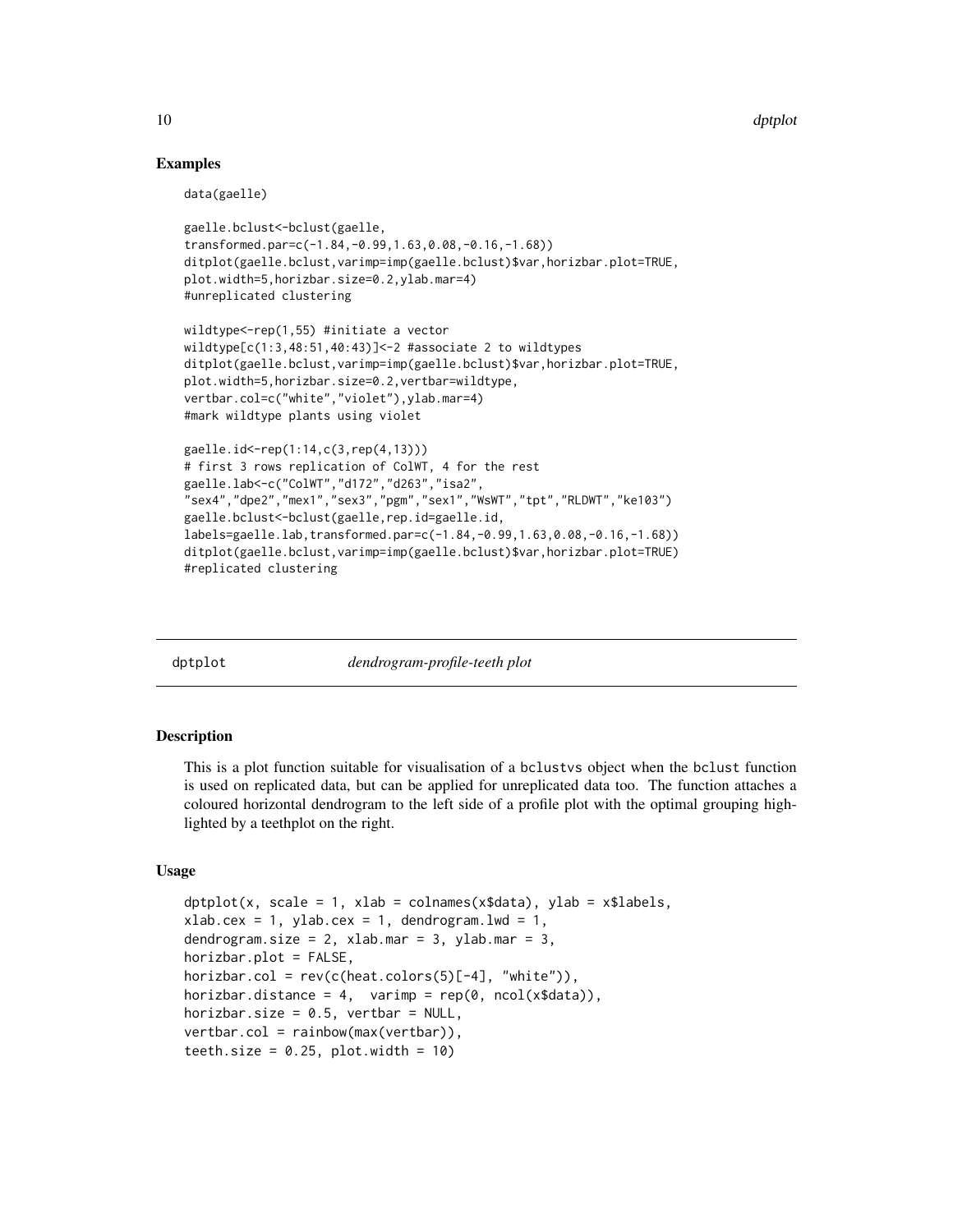#### <span id="page-10-0"></span>dptplot that the contract of the contract of the contract of the contract of the contract of the contract of the contract of the contract of the contract of the contract of the contract of the contract of the contract of t

# Arguments

| X                 | A bclustvs object.                                                                                                                                                                         |
|-------------------|--------------------------------------------------------------------------------------------------------------------------------------------------------------------------------------------|
| scale             | A positive value. If the profile plots are too noisy or too flat, adjust the scaling<br>factor.                                                                                            |
| xlab              | A string vector, the labels for the clustering types.                                                                                                                                      |
| ylab              | A string vector, the variable labels.                                                                                                                                                      |
| xlab.cex          | A positive value, the magnitude of the type labels.                                                                                                                                        |
| ylab.cex          | A positive value, the magnitude of the variable labels.                                                                                                                                    |
| dendrogram.lwd    | A positive value, the thickness of lines used to plot the dendrogram.                                                                                                                      |
| dendrogram.size   |                                                                                                                                                                                            |
|                   | A positive value, the size of the dendrogram plot.                                                                                                                                         |
| xlab.mar          | A positive value, the margin reserved to write variable labels.                                                                                                                            |
| ylab.mar          | A positive value, the margin reserved to write type labels.                                                                                                                                |
| horizbar.plot     | A logical value. If TRUE a horizontal bar is plotted according to the varimp.                                                                                                              |
| horizbar.col      | Colours of the horizontal bar.                                                                                                                                                             |
| horizbar.distance |                                                                                                                                                                                            |
|                   | A positive value, the distance between the horizontal bar and the profile plot.                                                                                                            |
| varimp            | A numerical vector denoting the importance of variables. We propose to use imp<br>function to get the values. If it is specified, the variables will be ordered respect<br>to this vector. |
| horizbar.size     | A positive value, the size of the horizontal bar.                                                                                                                                          |
| vertbar           | A positive integer vector that may be used to draw an additional vertical bar<br>on the right of the teethplot. This may be helpful to represent another optional<br>grouping on the data. |
| vertbar.col       | The colours used to plot the additional vertical bar.                                                                                                                                      |
| teeth.size        | A positive integer, the size of the teeth plot.                                                                                                                                            |
| plot.width        | A positive integer, the width of the whole plot. If the plot region is unbalanced<br>in width and height, adjust this value.                                                               |

# Details

The varimp is assumed to be the log Bayes factor and therefore categorised according to Kass and Raftery (1995) for a better visualisation. If varimp is not result of the imp function, keep horizbar.plot=FALSE.

# References

Kass and Raftery (1995) Bayes Factors, Journal of the American Statistical Association, Vol. 90, pp. 773–795.

# See Also

[ditplot,](#page-7-1) [profileplot,](#page-16-1) [teethplot,](#page-18-1) [viplot.](#page-19-1)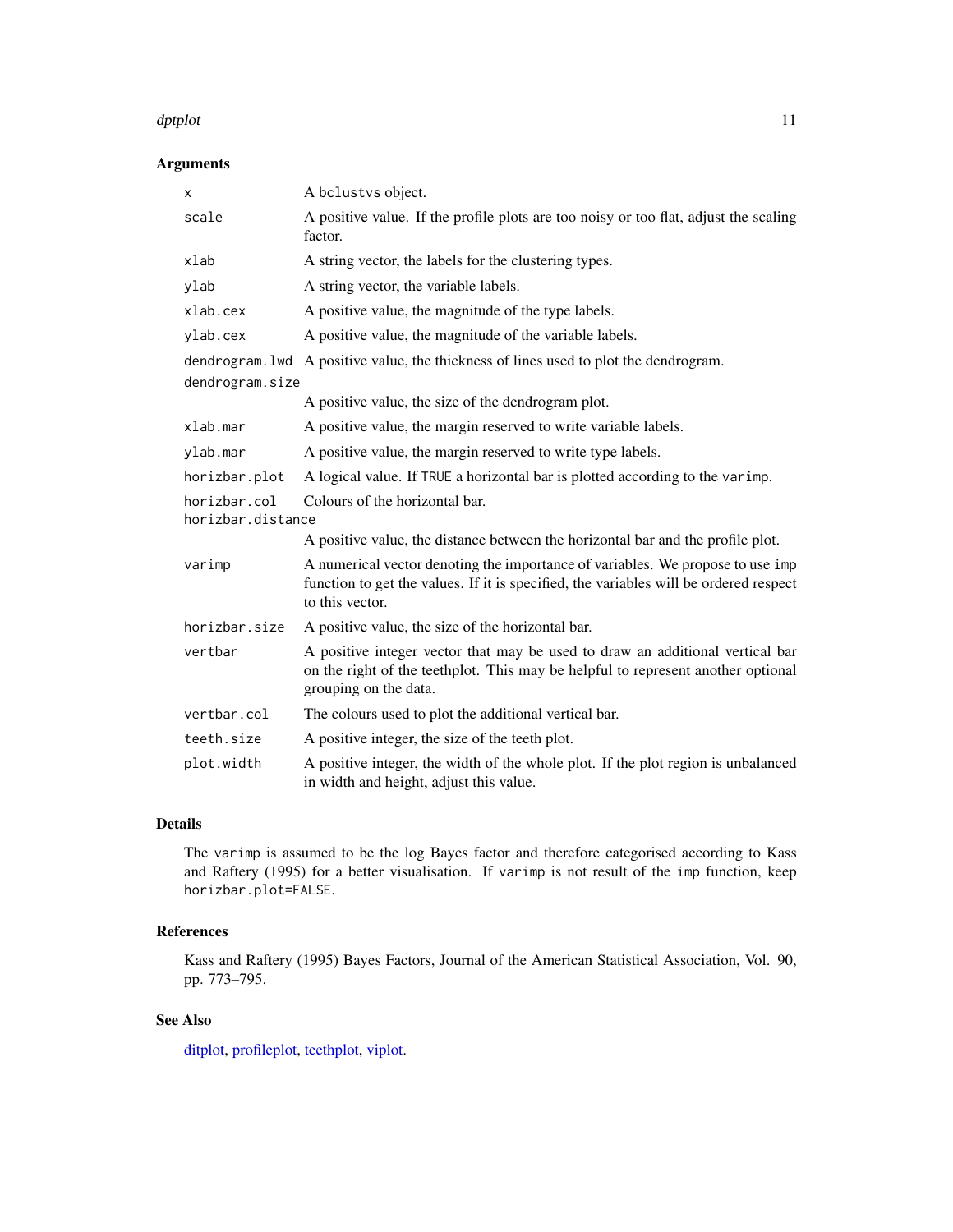### <span id="page-11-0"></span>Examples

```
data(gaelle)
```

```
gaelle.id<-rep(1:14,c(3,rep(4,13)))
# first 3 rows replication of ColWT, 4 for the rest
gaelle.lab<-c("ColWT","d172","d263","isa2",
"sex4","dpe2","mex1","sex3","pgm","sex1","WsWT","tpt","RLDWT","ke103")
gaelle.bclust<-bclust(gaelle,rep.id=gaelle.id,labels=gaelle.lab,
transformed.par=c(-1.84,-0.99,1.63,0.08,-0.16,-1.68))
dptplot(gaelle.bclust,scale=5,varimp=imp(gaelle.bclust)$var,
horizbar.plot=TRUE)
#replicated clustering
gaelle.bclust<-bclust(gaelle,
transformed.par=c(-1.84,-0.99,1.63,0.08,-0.16,-1.68))
dptplot(gaelle.bclust,scale=10,varimp=imp(gaelle.bclust)$var,
horizbar.plot=TRUE,plot.width=5,horizbar.size=0.2,ylab.mar=4)
#unreplicated clustering
wildtype<-rep(1,55) #initiate a vector
wildtype[c(1:3,48:51,40:43)]<-2 #associate 2 to wildtypes
dptplot(gaelle.bclust,scale=10,varimp=imp(gaelle.bclust)$var,
```

```
horizbar.plot=TRUE,plot.width=5,horizbar.size=0.2,vertbar=wildtype,
vertbar.col=c("white","violet"),ylab.mar=4)
```
gaelle *Messerli et. al. metabolomic data*

### **Description**

The dataset consists of replicates of 14 mustants to study metabolite pathways of genetically modified samples of *Arabidopsis thaliana*. Values of 43 metabolites are measured for each sample which are supposed to monitor their genetic changes. The data involve two mutants defective in starch biosynthesis, *pgm* and *isa2*; four defective in starch degradation *sex1*, *sex4*, *mex1*, and *dpe2*; a mutant for comparison that accumulates starch as a pleitropic effect, *tpt*; four uncharacterised mutants, *deg172*, *deg263*, *ke103*, and *sex3*; and three wild type plants, *WsWT*, *RLDWT*, and *ColWT*. There are four replicates of all samples except the last for which there are three <http://www.plantphysiol.org/cgi/content/abstract/143/4/1484>.

# Usage

```
data(gaelle)
```
#### Format

Matrix with 55 observations measured on 43 variables.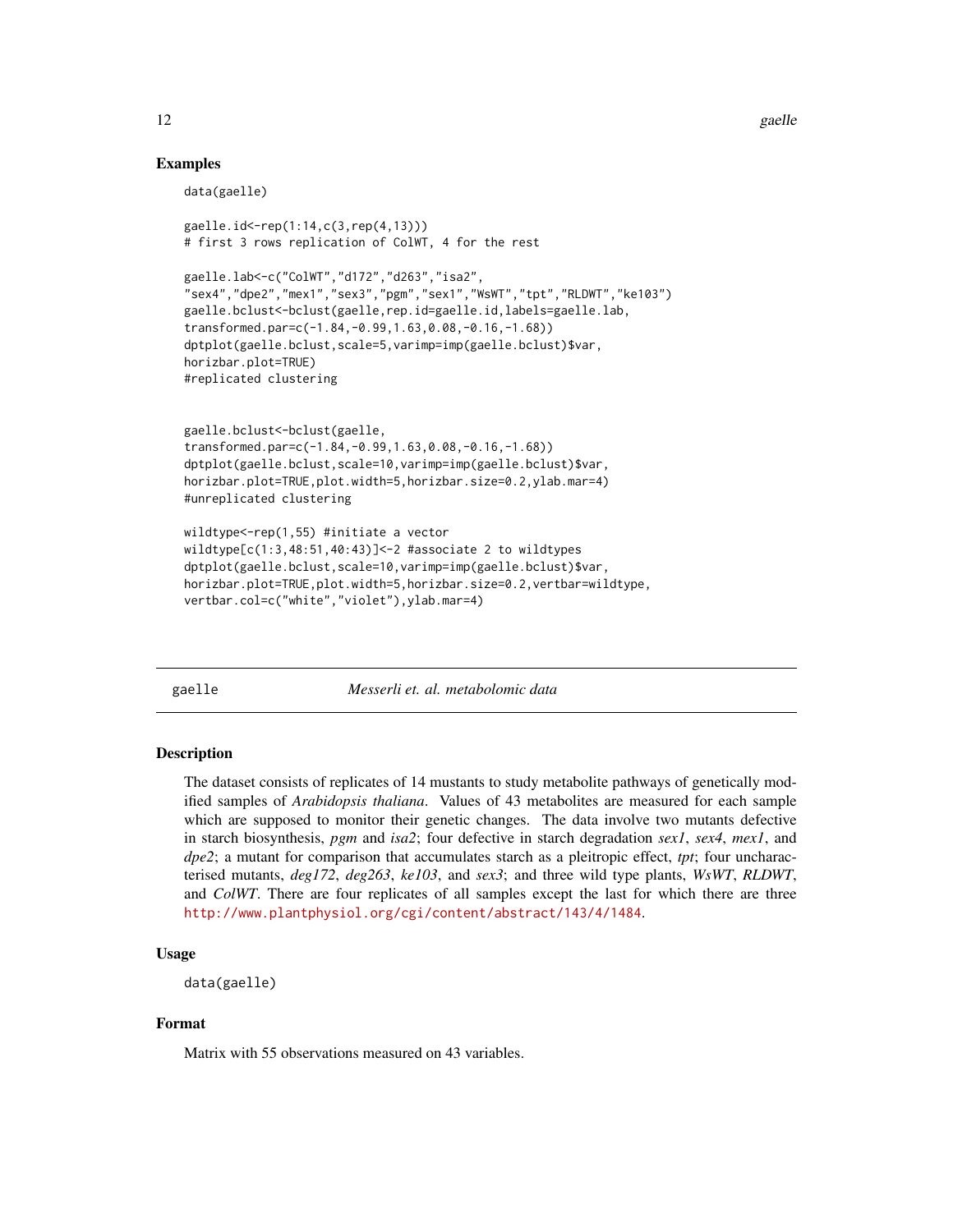#### <span id="page-12-0"></span> $imp$  13

# References

Messerli, G., Partovi Nia, V., Trevisan, M., Kolbe, A., Schauer, N., Geigen-berger, P., Chen, J., Davison, A. C., Fernie, A. R. and Zeeman, S. C. (2007) Rapid classification of phenotypic mutants of Arabidopsis via metabolite fingerprinting. Plant Physiology 143, 1481-1492.

# Examples

data(gaelle) heatmap(gaelle)

<span id="page-12-1"></span>imp *calculates variable and variable-cluster importances*

#### Description

The function computes the log Bayes factors for the hypothesis H0: the variable or the variablecluster combination is useful for clustering against H1: the variable or the variable-cluster combination is useless. The Bayes factors are computed for the optimal allocation found by the bclust function.

#### Usage

 $imp(x)$ 

#### Arguments

x A bclustvs object.

# Value

| var      | A vector being the log Bayes factor of $\delta_n = 1$ against $\delta_n = 0$ , see belust for<br>details.       |
|----------|-----------------------------------------------------------------------------------------------------------------|
| varclust | A vector being the log Bayes factor of $\gamma_{vc} = 1$ against $\gamma_{vc} = 0$ , see belust for<br>details. |
| repno    | The number of replicates producing each row of varclust.                                                        |
| labels   | The vector of variable labels extracted from the bolusty sobject.                                               |
| order    | The order of var useful to sort var, varclust, and labels.                                                      |

# See Also

[bclust.](#page-1-1)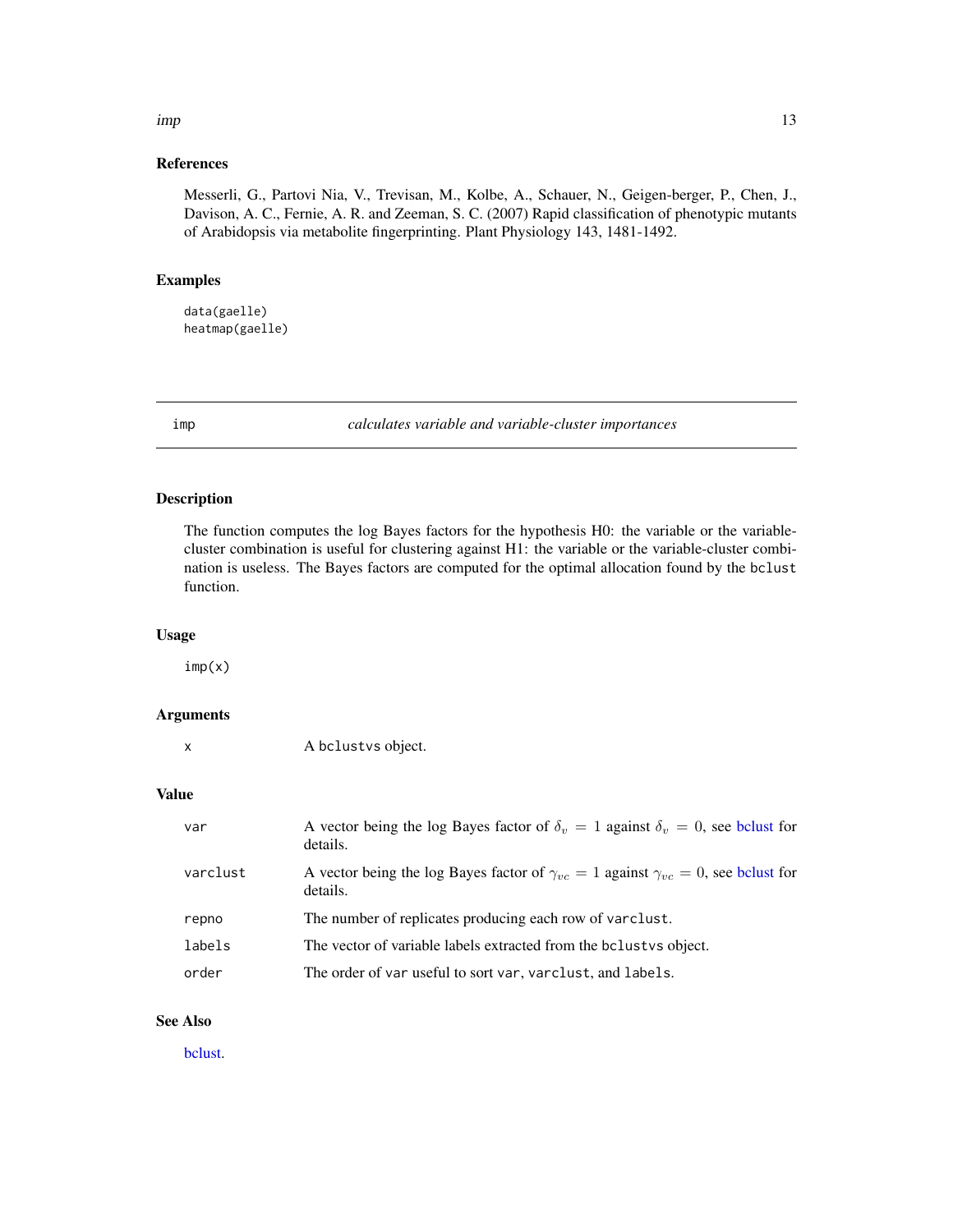#### Examples

```
data(gaelle)
gaelle.id<-rep(1:14,c(3,rep(4,13)))
# first 3 rows replication of ColWT, 4 for the rest
gaelle.bclust<-bclust(gaelle,rep.id=gaelle.id,
transformed.par=c(-1.84,-0.99,1.63,0.08,-0.16,-1.68),
var.select=TRUE)
gaelle.imp<-imp(gaelle.bclust)
#plot the variable importances
par(mfrow=c(1,1)) #retreive graphic defaults
mycolor<-gaelle.imp$var
mycolor<-c()
mycolor[gaelle.imp$var>0]<-"black"
mycolor[gaelle.imp$var<=0]<-"white"
viplot(var=gaelle.imp$var,xlab=gaelle.imp$labels,col=mycolor)
#plot important variables with balck
viplot(var=gaelle.imp$var,xlab=gaelle.imp$labels,
sort=TRUE,col=heat.colors(length(gaelle.imp$var)),
xlab.mar=10,ylab.mar=4)
mtext{text}(1, text = "Methodlite", line = 7, cex=1.5)# add x axis label
mtext{text}(2, text = "Log Bayes Factor", line = 3, cex=1.2) # add y axis labels#sort importnaces and use heat colors add some labels to the x and y axes
```
<span id="page-13-1"></span>loglikelihood *computes the model log likelihood useful for estimation of the transformed.par*

#### **Description**

The function is useful for deriving the maximum likelihood estimates of the model parameters.

#### Usage

```
loglikelihood(x.mean,x.css,repno,transformed.par,
effect.family="gaussian",var.select=TRUE)
```

| x.mean | The mean matrix of the clustering types from the meaness function.                        |
|--------|-------------------------------------------------------------------------------------------|
| X.CSS  | The corrected sum of squares matrix of the clustering types from the meaness<br>function. |

<span id="page-13-0"></span>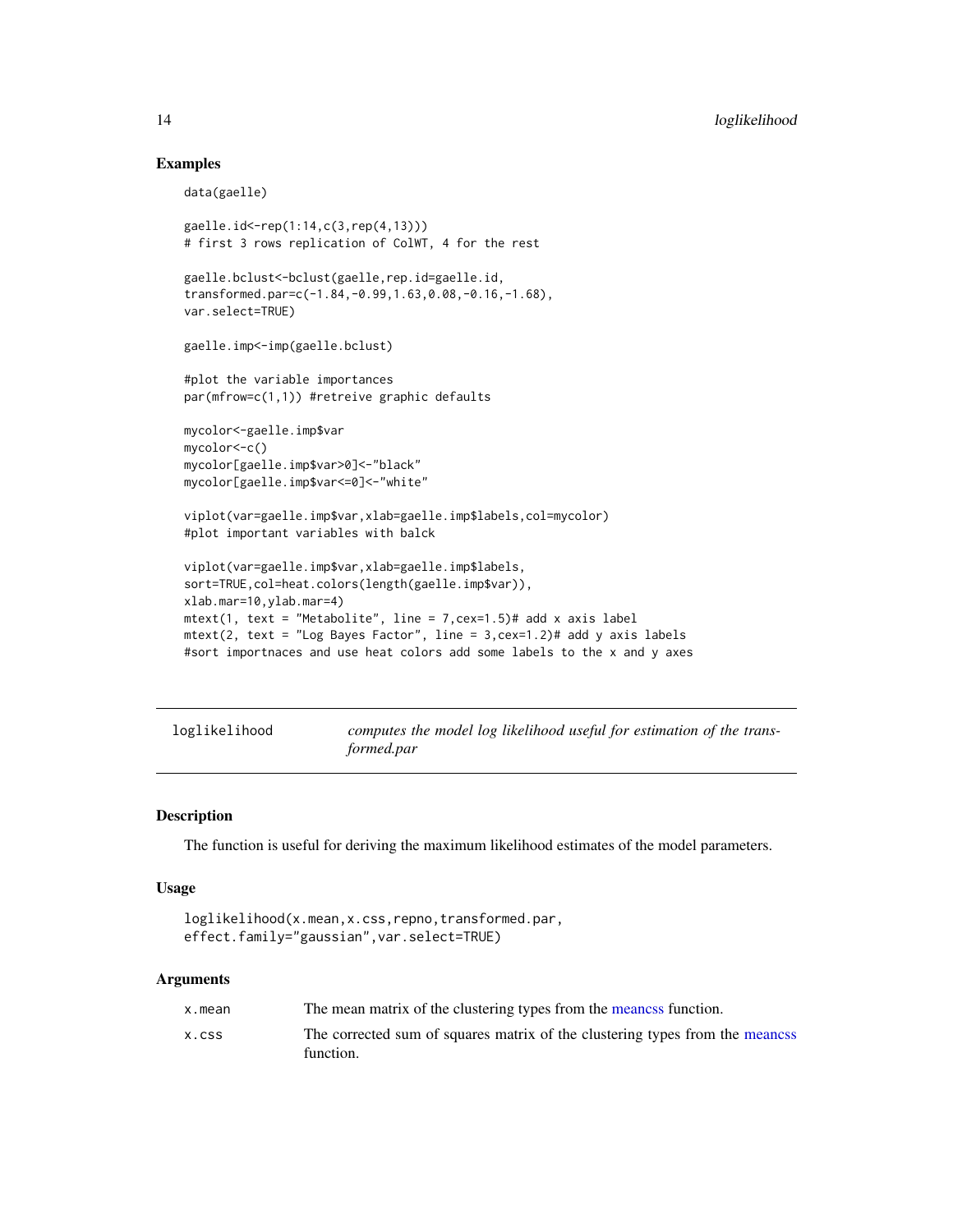#### loglikelihood 15

| repno           | The vector containing the number of replications of each clustering type corre-<br>sponding to the each row of x mean and x css, from the meaness function.                                                                                                                                                  |
|-----------------|--------------------------------------------------------------------------------------------------------------------------------------------------------------------------------------------------------------------------------------------------------------------------------------------------------------|
| transformed.par |                                                                                                                                                                                                                                                                                                              |
|                 | The vector of transformed model parameters that the data likelihood will be eval-<br>uated at. The transformation is the log for the variance parameters, the identity<br>for the mean, and the logit for the proportions. The length of the vector depends<br>on the chosen effect. family and var. select. |
| effect.family   | Distribution family of the disappearing random components. Choices are "gaus-<br>sian" or "alaplace" allowing Gaussian or asymmetric Laplace family, respec-<br>tively.                                                                                                                                      |
| var.select      | A logical value, TRUE for fitting models that define spike-and-slab in variable<br>level, thus allowing Bayesian variable selection.                                                                                                                                                                         |

#### Details

Sometimes estimation of the model parameters is difficult, always check the convergence of the optimisation algorithm. The asymmetric Laplace model, effect.family="alaplace", is often more difficult to optimise than effect.family="gaussian".

If data are standardised (having general mean zero and general variance one) the log likelihood function is usually maximised over values between -5 and 5.

The transformed.par is a vector of transformed model parameters having length 5 up to 7 depending on the chosen model.

The transformed.par is  $(\log \sigma^2, \log \sigma_\eta^2, \log \sigma_\theta^2, \mu, \log \text{it} p, \log \text{it} q)$  a vector of length 6 when using effect.family = "gaussian" and var.select=TRUE,

and is  $(\log \sigma^2, \log \sigma^2_{\eta}, \log \sigma^2_{\theta_L}, \log \sigma^2_{\theta_R}, \mu, \log \{ t} \}$  a vector of length 7

for effect.family="alaplace" and var.select=TRUE.

When var. select=FALSE the  $q$  parameter is dropped, yielding a vector of length 5 for

effect.family="gaussian" and a vector of length 6

for effect.family="alaplace".

We assumed a Bayesian linear model being

$$
y_{vctr} = \mu + \eta_{vct} + \delta_v \gamma_{vc} \theta_{vc} + \varepsilon_{vctr}
$$

where  $y_{vctr}$  is the available data on variable v, cluster(or class) c, type t, and replicate r;  $\eta_{vct}$  is the between-type error,  $\theta_{vc}$  is the disappearing random component controlled by the Bernoulli variables  $\delta_v$  with success probability q and  $\gamma_{vc}$  with success probability p; and  $\varepsilon_{vctr}$  is the between-replicate error. The types inside a cluster (or class) share the same  $\theta_{vc}$ , but may arise with a different  $\eta_{vct}$ .

The model parameters has natural interpretations,  $\sigma^2$  is the between replicate error variance;  $\sigma_\eta^2$  is the variance of between-type error;  $\sigma_{\theta}^2$  is the variance of the disappearing random component which is decomposed to  $\sigma_{\theta_L}^2$ ,  $\sigma_{\theta_R}^2$  the left and the right tail variances if the model is asymmetric Laplace;  $\mu$  is the general level; p is the proportion of active variable-cluster (or variable-class) combinations, and q is the proportion of the active variables. For more details see Vahid Partovi Nia and Anthony C. Davison (2012)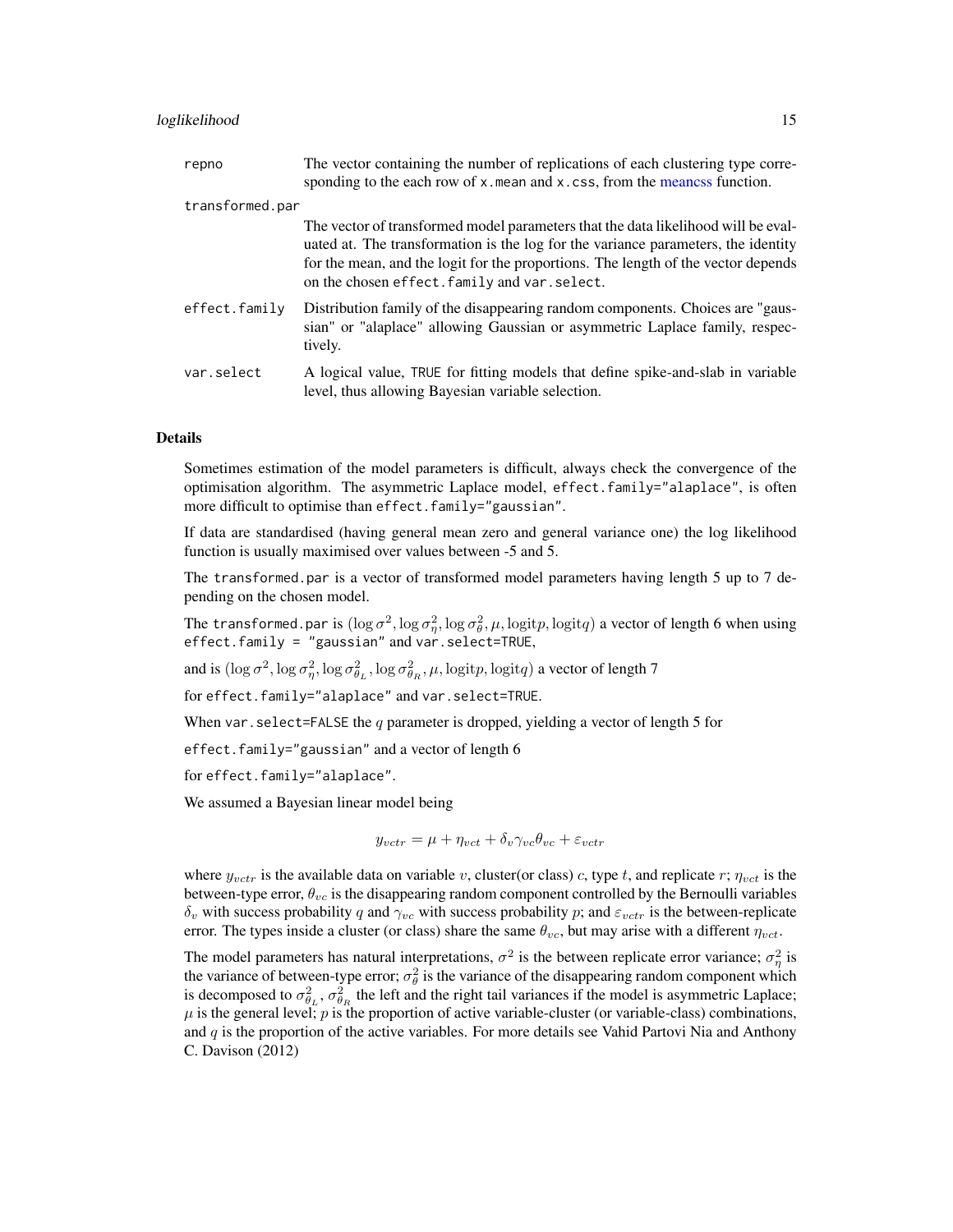#### <span id="page-15-0"></span>References

Vahid Partovi Nia and Anthony C. Davison (2012). High-Dimensional Bayesian Clustering with Variable Selection: The R Package bclust. Journal of Statistical Software, 47(5), 1-22. URL http://www.jstatsoft.org/v47/i05/

#### See Also

[bclust,](#page-1-1)[bdiscrim,](#page-4-1) [meancss.](#page-15-1)

# Examples

```
data(gaelle)
gaelle.id<-rep(1:14,c(3,rep(4,13)))
# first 3 rows replication of ColWT, 4 for the rest
mc.gaelle<-meancss(gaelle,gaelle.id)
optimfunc<-function(theta)
{
-loglikelihood(x.mean=mc.gaelle$mean,x.css=mc.gaelle$css,
repno=mc.gaelle$repno,transformed.par=theta)#compute - log likelihood
}
transpar<-optim(rep(0,6),optimfunc,method="BFGS")$par
#gives argmin(-loglikelihood)
#put a vector of correct length for the evaluation of the likelihood
plot(bclust(gaelle,transformed.par=transpar))
```
<span id="page-15-1"></span>meancss *computes statistics necessary for the evaluation of the log likelihood*

#### Description

The function is useful for deriving arguments of the [loglikelihood](#page-13-1) function.

#### Usage

meancss(x,rep.id=1:nrow(x))

|        | The data matrix, subjects in rows, variables in columns.                                                                                                            |
|--------|---------------------------------------------------------------------------------------------------------------------------------------------------------------------|
| rep.id | A vector of positive integers refering to replication of the types. The same in-<br>teger is associated to the the replicates of the same type. Not specifying this |
|        | vector preproposes that the data are unreplicated.                                                                                                                  |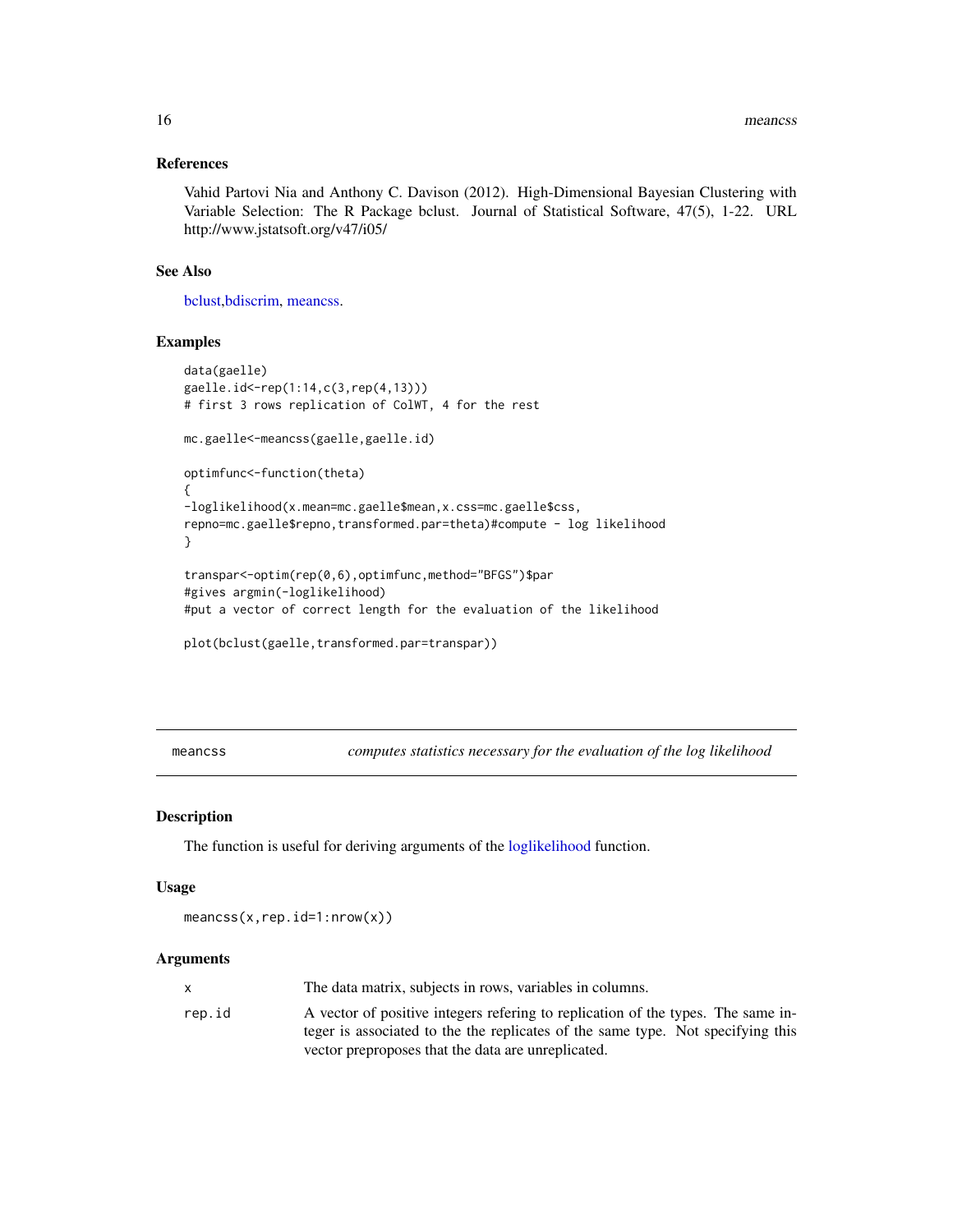# <span id="page-16-0"></span>profileplot 17

# Details

This function facilitates the usage of the loglikelihood function.

#### Value

| mean  | The mean of types.                                                              |
|-------|---------------------------------------------------------------------------------|
| css   | The corrected sum of squares of types.                                          |
| repno | The vector containing the number of replications of types according to rep. id. |

#### See Also

[loglikelihood.](#page-13-1)

# Examples

```
data(gaelle)
gaelle.id<-rep(1:14,c(3,rep(4,13)))
# first 3 rows replication of ColWT, 4 for the rest
mc.gaelle<-meancss(gaelle,gaelle.id)
loglikelihood(x.mean=mc.gaelle$mean,x.css=mc.gaelle$css,
repno=mc.gaelle$repno,transformed.par=rep(0,6))
# evalutes likelihood at rep(0,6)
```
<span id="page-16-1"></span>

| profileplot | a plot useful to visualise replicated data |  |
|-------------|--------------------------------------------|--|
|             |                                            |  |

# Description

The profile plot is a flexible function creating profiles of replicated data with many useful options. The resulting plot can be attached to other plots like a horizontal dendrogram plot or a teethplot.

#### Usage

```
profileplot(x, rep.id, labels = NULL, scale = 1,
col.name = colnames(x), plot-order = 1:max(rep.id),xlab.mar = 5, ylab.mar = 5, xlab.cex = 0.8,
ylab.cex = 1, profile.col = rep(1, max(rep.id)),
blob.matrix = matrix(0, \text{ ncol} = \text{ncol}(x), \text{ nrow} = \text{max}(\text{rep.id})),blob.col = rev(heat.colors(max(blob.matrix))), blob.cex = 1.5)
```

|        | The data matrix with subjects in rows and variables in columns.                     |
|--------|-------------------------------------------------------------------------------------|
| rep.id | A positive integer vector referring to replication of a subject such that the total |
|        | number of subjects is max (rep. id).                                                |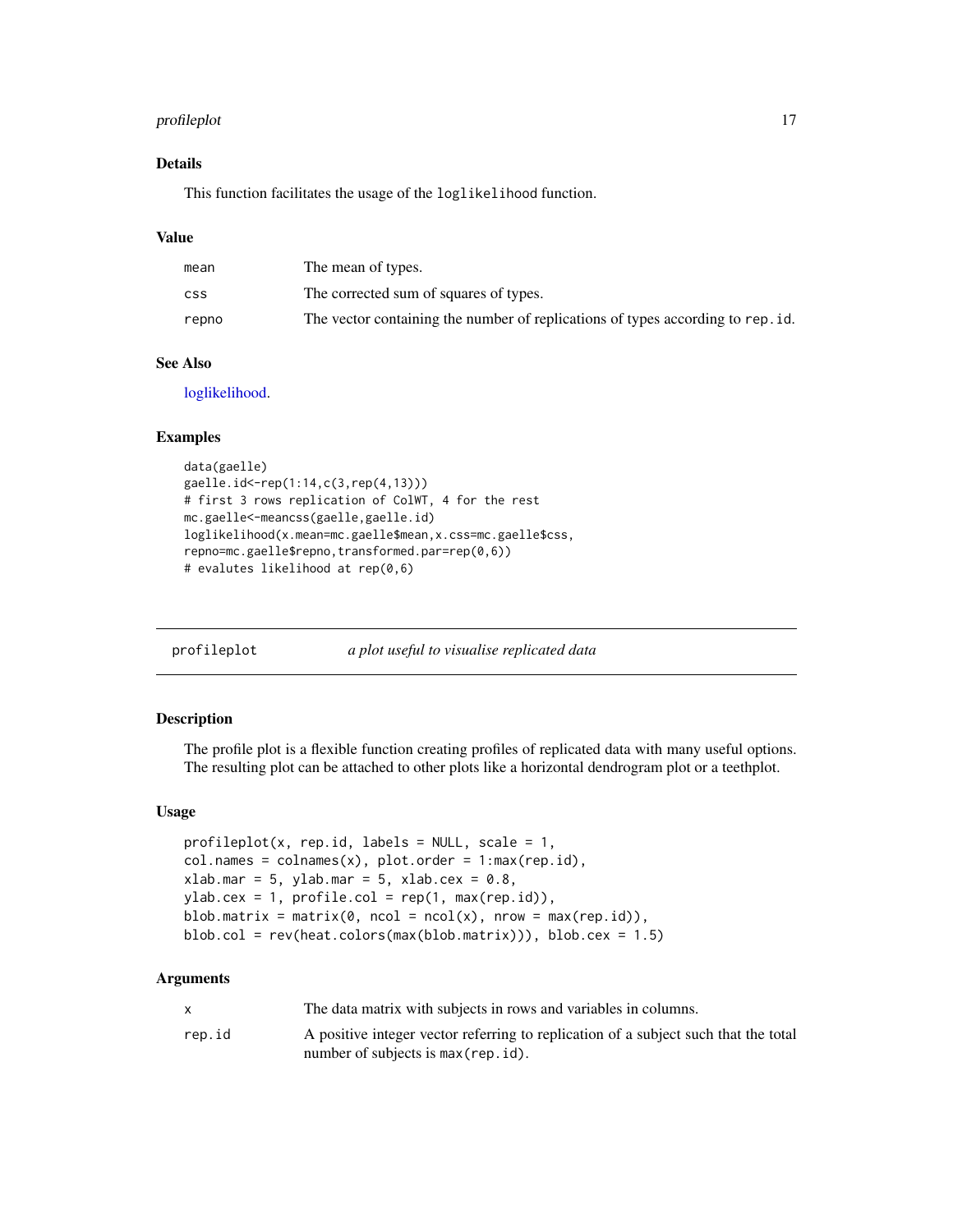<span id="page-17-0"></span>

| labels      | The labels of each subject. The first element corresponds to the subject that takes<br>value 1 in rep. id, the second element is the one that takes value 2 in rep. id<br>and so on.                                                                                                                                           |
|-------------|--------------------------------------------------------------------------------------------------------------------------------------------------------------------------------------------------------------------------------------------------------------------------------------------------------------------------------|
| scale       | A positive value. If the profile plots are noisy or flat, adjust the scaling factor.                                                                                                                                                                                                                                           |
| col.names   | The data column labels (variable labels) in a string vector.                                                                                                                                                                                                                                                                   |
| plot.order  | A positive integer vector, the order that subjects should be plotted. This is useful<br>if you like to attach this plot to a dendrogram or a teeth plot.                                                                                                                                                                       |
| xlab.mar    | A positive value, the margin reserved for the column (variable) labels.                                                                                                                                                                                                                                                        |
| ylab.mar    | A positive value, the margin reserved for the subject labels.                                                                                                                                                                                                                                                                  |
| xlab.cex    | A positive value, the magnitude of the variable labels.                                                                                                                                                                                                                                                                        |
| ylab.cex    | A positive value, the magnitude of the subject labels.                                                                                                                                                                                                                                                                         |
| profile.col | Colours that you may used to plot each profile.                                                                                                                                                                                                                                                                                |
| blob.matrix | An integer matrix denoting where to plot a colour blob and which colour should<br>be used in which location. The number of rows of this matrix should be max(<br>rep.id) and the number of columns should be $ncol(x)$ . The value 0 plots no<br>blobs, value 1 refers to plotting a blob with a colour specified in blob.col. |
| blob.col    | The colours that is used for each value of blob. matrix                                                                                                                                                                                                                                                                        |
| blob.cex    | The magnitude of blobs.                                                                                                                                                                                                                                                                                                        |
|             |                                                                                                                                                                                                                                                                                                                                |

#### Details

Some of the options may be useless for just a profile plot, but all of them are beneficial for a good visual representation of data when the plot is attached to a dendrogram or a teethplot.

#### See Also

[teethplot,](#page-18-1) [ditplot,](#page-7-1) [dptplot.](#page-9-1)

# Examples

```
data(gaelle)
#take a subset of gaelle data
subgaelle<-gaelle[1:11,]
```

```
#use thresholds to define blob colors
blob<-matrix(0,nrow(subgaelle),ncol(subgaelle))
blob[abs(subgaelle)<=0.74]<-0
blob[abs(subgaelle)>0.74]<-1
blob[abs(subgaelle)>0.94]<-2
blob[abs(subgaelle)>1.28]<-3
profileplot(subgaelle,1:nrow(subgaelle),scale=10,blob.matrix=blob)
```

```
#make a profile plot with colored blobs
####### attach a profileplot to a teeth plot
subgaelle.bclust<-bclust(subgaelle,
transformed.par=c(-1.84,-0.99,1.63,0.08,-0.16,-1.68))
# divide plot space into two unequal parts
```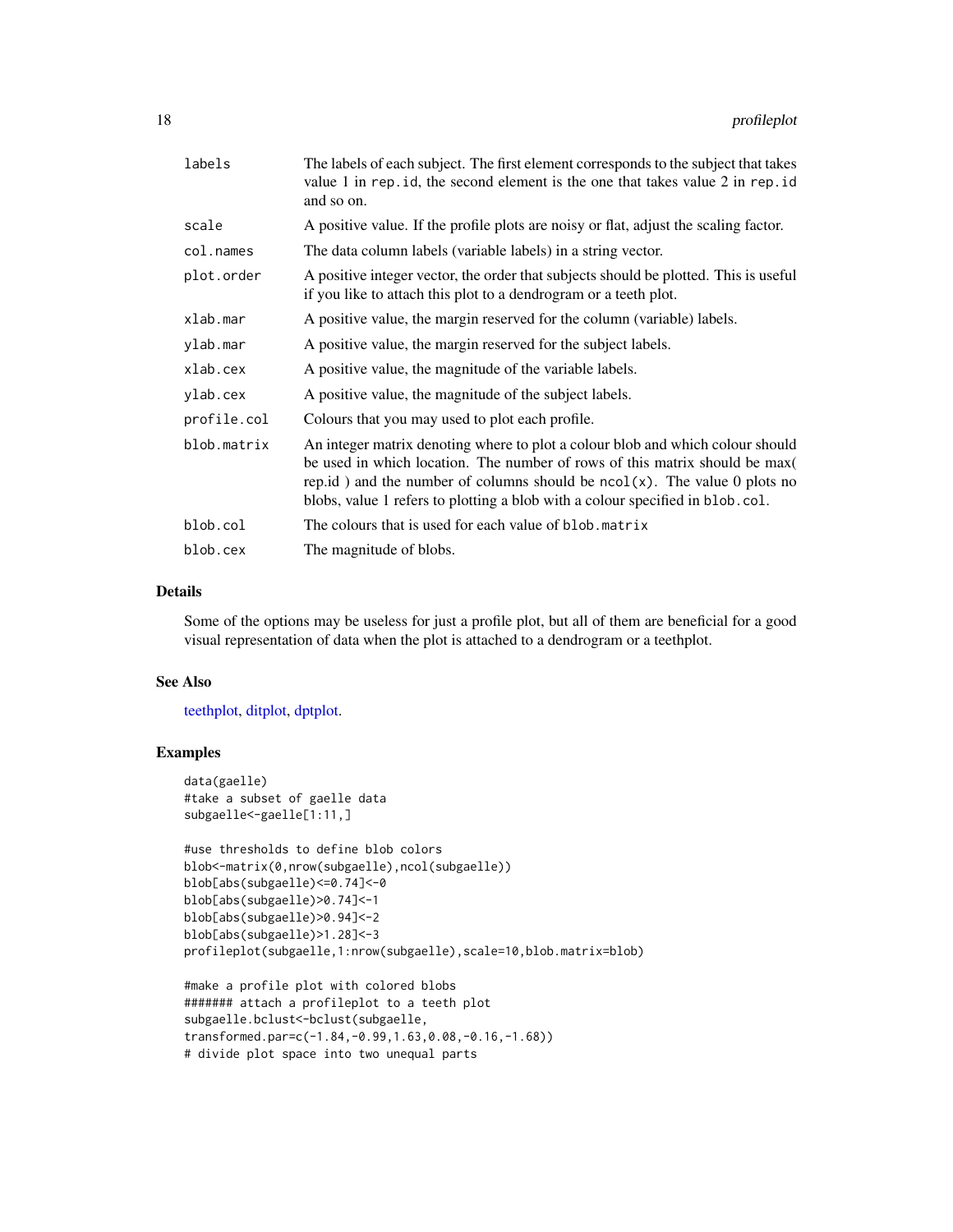#### <span id="page-18-0"></span>teethplot the state of the state of the state of the state of the state of the state of the state of the state of the state of the state of the state of the state of the state of the state of the state of the state of the

```
layout(matrix(c(1,2),1,2,byrow=TRUE), c(9,1),10, respect=TRUE)
# associate a color to each subject
subgaelle.color <- c(rep("blue", 3), rep("green", 4), rep("magenta", 4))
# find appropriate order to plot subjects
subgaelle.order<-order.dendrogram(as.dendrogram(subgaelle.bclust))
#leave some space for labels
x.mar<-7
y.mar<-5
profileplot(subgaelle,rep.id=1:nrow(subgaelle),scale=10,
profile.col=subgaelle.color,plot.order=subgaelle.order,
xlab.mar=x.mar,ylab.mar=y.mar)
par(mar=c(x.mar,0,0,0))
teethplot(subgaelle.bclust)
####### nowattach it to a dendrogram plot
layout(matrix(c(2,1),1,2,byrow=TRUE), c(2,8),10, respect=TRUE)
profileplot(subgaelle,rep.id=1:nrow(subgaelle),scale=10,
profile.col=subgaelle.color,plot.order=subgaelle.order,
xlab.mar=x.mar,ylab.mar=y.mar)
par(mar=c(x.mar,0,0,0))
plot(as.dendrogram(subgaelle.bclust),horiz=TRUE,yaxs="i",
axes=FALSE,leaflab="none")
abline(v=subgaelle.bclust$cut)
```
<span id="page-18-1"></span>

| teethplot | produces teeth plot useful for demonstating a grouping on clustered |
|-----------|---------------------------------------------------------------------|
|           | subjects                                                            |

# Description

The function alone is useless but can be attached to a horizontal dendrogram, a profile plot, or an image plot to show a specified partitioning.

#### Usage

```
teethplot(x, teeth.space = 0.25, teeth.lwd = 1)
```
#### Arguments

| X           | A belustvs object.                                       |
|-------------|----------------------------------------------------------|
| teeth.space | The space between two teeth, a value between 0 and 0.25. |
| teeth.lwd   | The thickness of the lines used to draw the teeth.       |

# Details

The teeth plot for the moment shows the grouping vertically.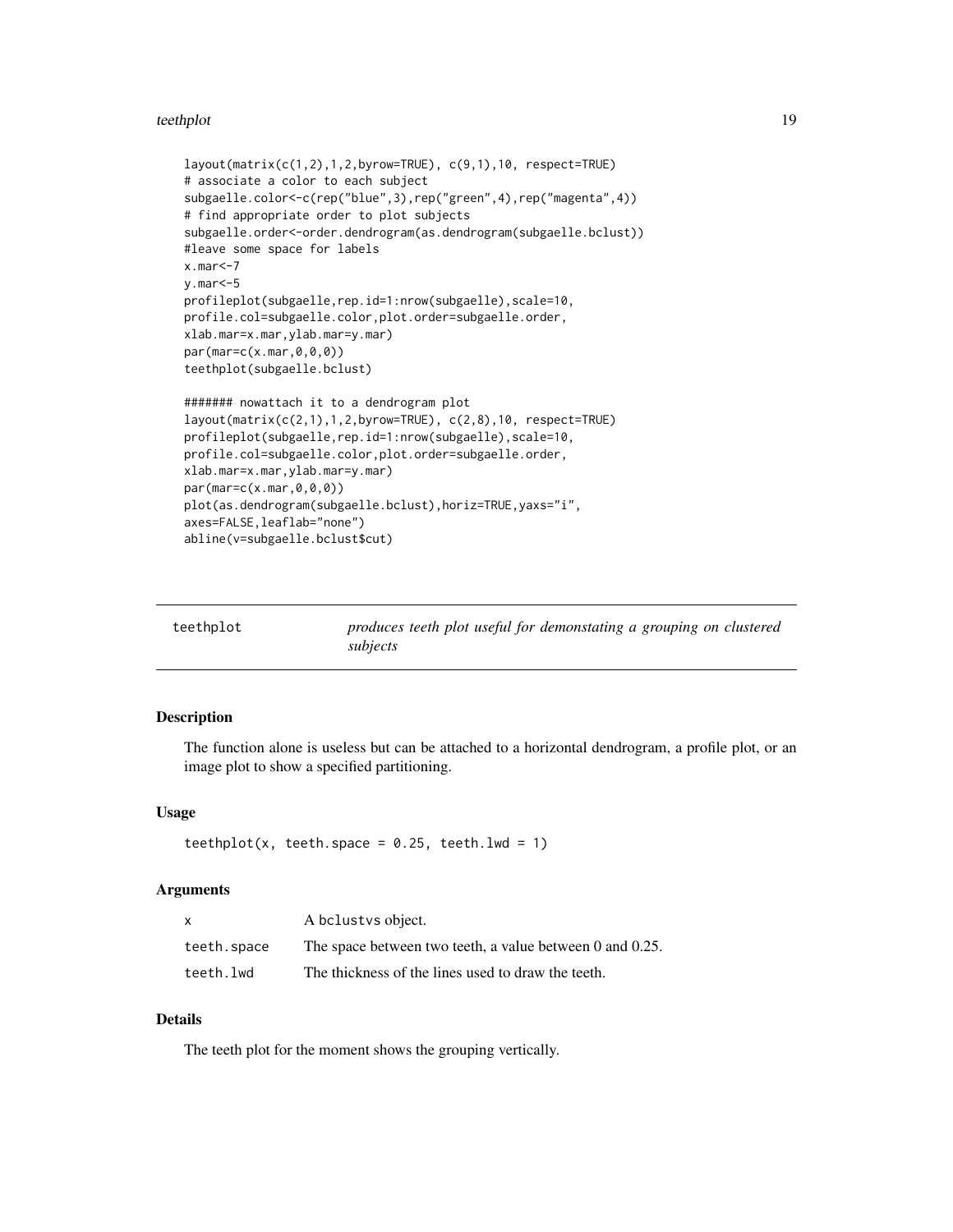# See Also

[profileplot,](#page-16-1) [ditplot,](#page-7-1) [dptplot.](#page-9-1)

## Examples

```
data(gaelle)
gaelle.id<-rep(1:14,c(3,rep(4,13)))
# first 3 rows replication of ColWT, 4 for the rest
gaelle.lab<-c("ColWT","d172","d263","isa2","sex4","dpe2","mex1",
"sex3","pgm","sex1","WsWT","tpt","RLDWT","ke103")
gaelle.bclust<-bclust(gaelle,rep.id=gaelle.id,labels=gaelle.lab,
transformed.par=c(-1.84,-0.99,1.63,0.08,-0.16,-1.68),var.select=TRUE)
#start plotting
layout(matrix(c(1,2),1,2,byrow=TRUE), c(9,1),10, respect=TRUE)
# divide plot space into two unequal parts
par(mar=c(0,0,0,2))
# preserve some space for labels in dendrogram plot
plot(as.dendrogram(gaelle.bclust),
horiz=TRUE,yaxs="i") #plot the dendrogram
abline(v=gaelle.bclust$cut)
#show the optimal allocation by a line on the dendrogram
par(max=c(0,0,0,0)) # we need no space for teeth plot
teethplot(gaelle.bclust) #show the optimal allocation using teeth plot
```
<span id="page-19-1"></span>

| viplot | variable importance plot |
|--------|--------------------------|
|        |                          |

#### Description

This function plots varible importances using a barplot.

#### Usage

```
viplot(varimp, xlab, xlab.max = 5, ylab.max = 4, xlab.srt = 90,xlab.cex = 1, sort = FALSE, ...)
```

| varimp   | A numeric vector, variable importances.                      |
|----------|--------------------------------------------------------------|
| xlab     | A vector of strings. Labels to be plotted on x-axis.         |
| xlab.mar | A positive value. The margin reserved for x-axis labels.     |
| ylab.mar | A positive value, The margin reserved for y-axis labels.     |
| xlab.srt | A numeric value, amount of rotation of the x-axis labels.    |
| xlab.cex | A positive value, magnitude of x-axis labels.                |
| sort     | A logical value, TRUE if sorted variables should be plotted. |
| .        | The barplot options.                                         |

<span id="page-19-0"></span>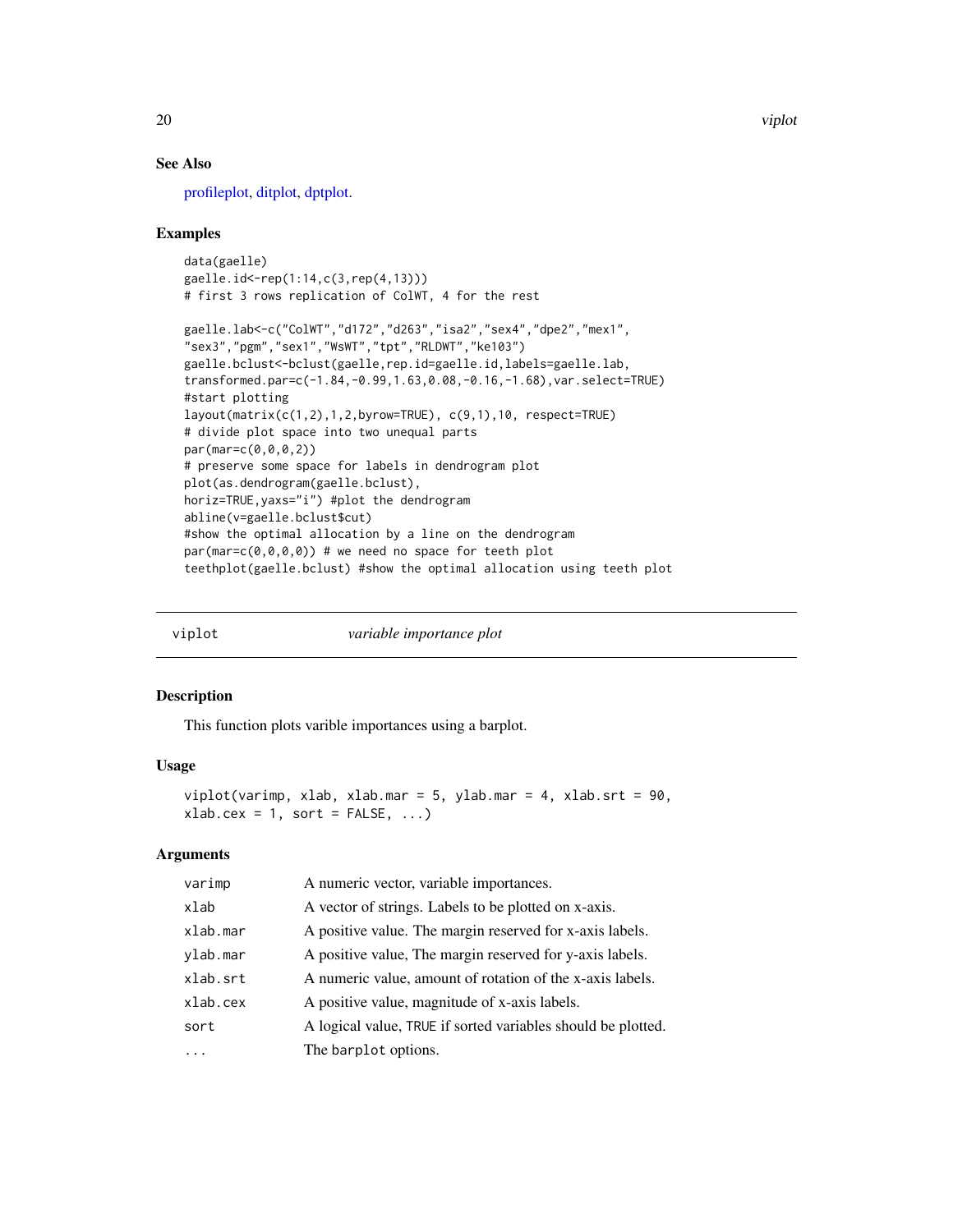<span id="page-20-0"></span>viplot 21

# Details

It is not strightforward to rotate x labels of a barplot. This function does it easily.

# See Also

[imp,](#page-12-1) [dptplot,](#page-9-1) [ditplot.](#page-7-1)

# Examples

```
data(gaelle)
gaelle.bclust<-bclust(gaelle,
transformed.par=c(-1.84,-0.99,1.63,0.08,-0.16,-1.68))
gaelle.imp<-imp(gaelle.bclust)
viplot(varimp=gaelle.imp$var)
# solid plot
viplot(varimp=gaelle.imp$var,xlab=imp(gaelle.bclust)$labels,
sort=TRUE,col=heat.colors(length(gaelle.imp$var)))
# sorted plot with heat colors and labels
```